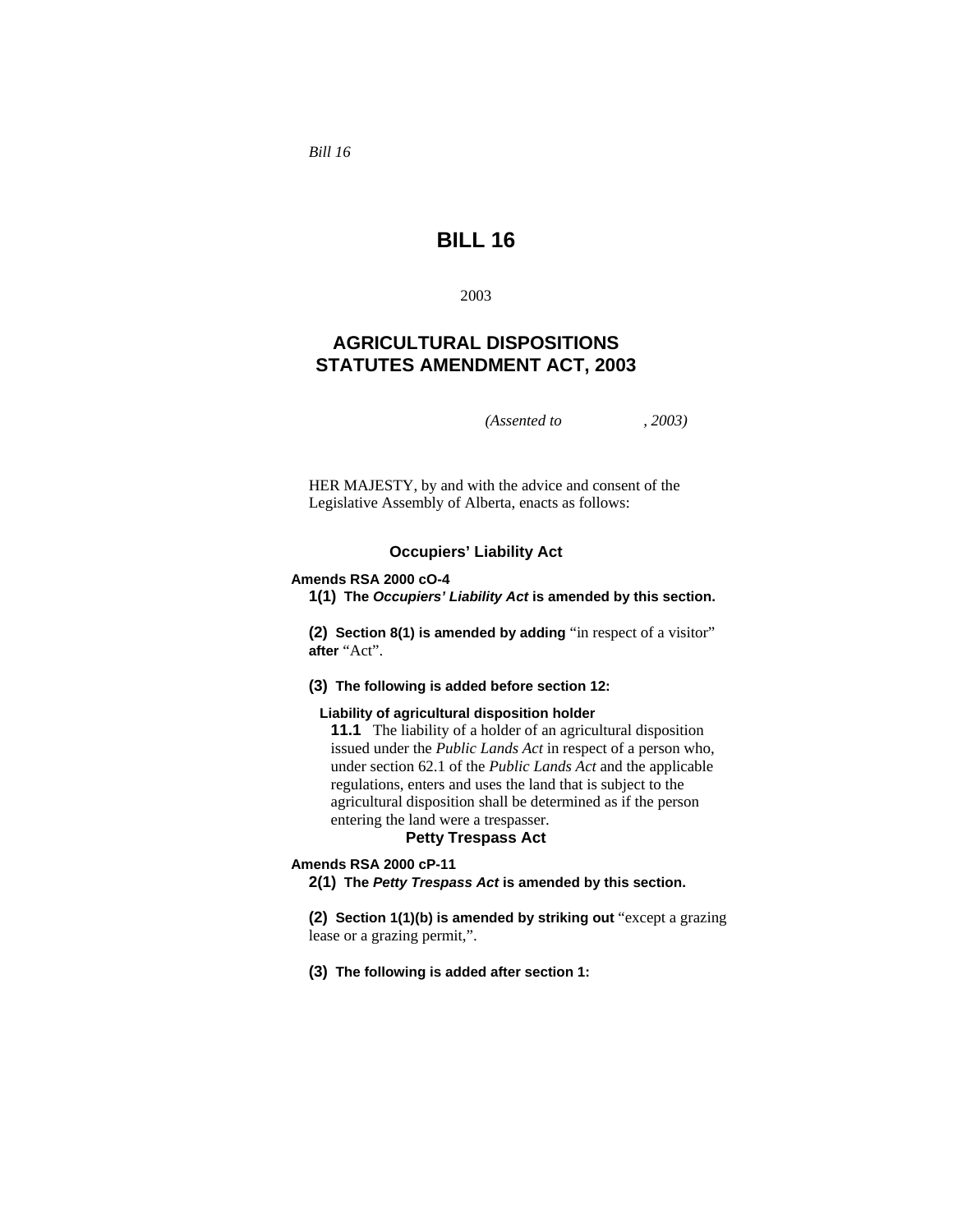### **Non-application of Act**

**1.1** This Act does not apply in respect of a person who, for recreational purposes within the meaning of the regulations under section 62.1 of the *Public Lands Act*, enters Crown land that is the subject of a grazing lease, grazing permit, farm development lease, cultivation permit, grazing licence, authorization to harvest hay or head tax grazing permit issued under that Act, whether or not the entry is in accordance with that Act and the regulations.

## **Public Lands Act**

# **Amends RSA 2000 cP-40**

**3(1) The** *Public Lands Act* **is amended by this section.**

**(2) Section 1 is amended** 

# **(a) by adding the following after clause (a):**

 (a.1) "agricultural disposition" means an agricultural disposition within the meaning of the regulations;

#### **(b) by adding the following after clause (c):**

 (c.1) "conservation" means the planning, management and implementation of an activity with the objective of protecting the essential physical, chemical and biological characteristics of the environment against degradation;

## **(3) The following is added after section 1:**

#### **Incorporation of documents by reference**

**1.1** A regulation under this Act may adopt or incorporate in whole or in part or with modifications documents that set out standards, codes, objectives, guidelines or other bodies of rules that relate to any matter in respect of which a regulation may be made under this Act if the standards, codes, objectives, guidelines or other bodies of rules have been published and copies are available.

### **(4) Section 6 is repealed and the following is substituted:**

#### **Forms**

**6** The Minister may prescribe forms to be used for the purposes of this Act.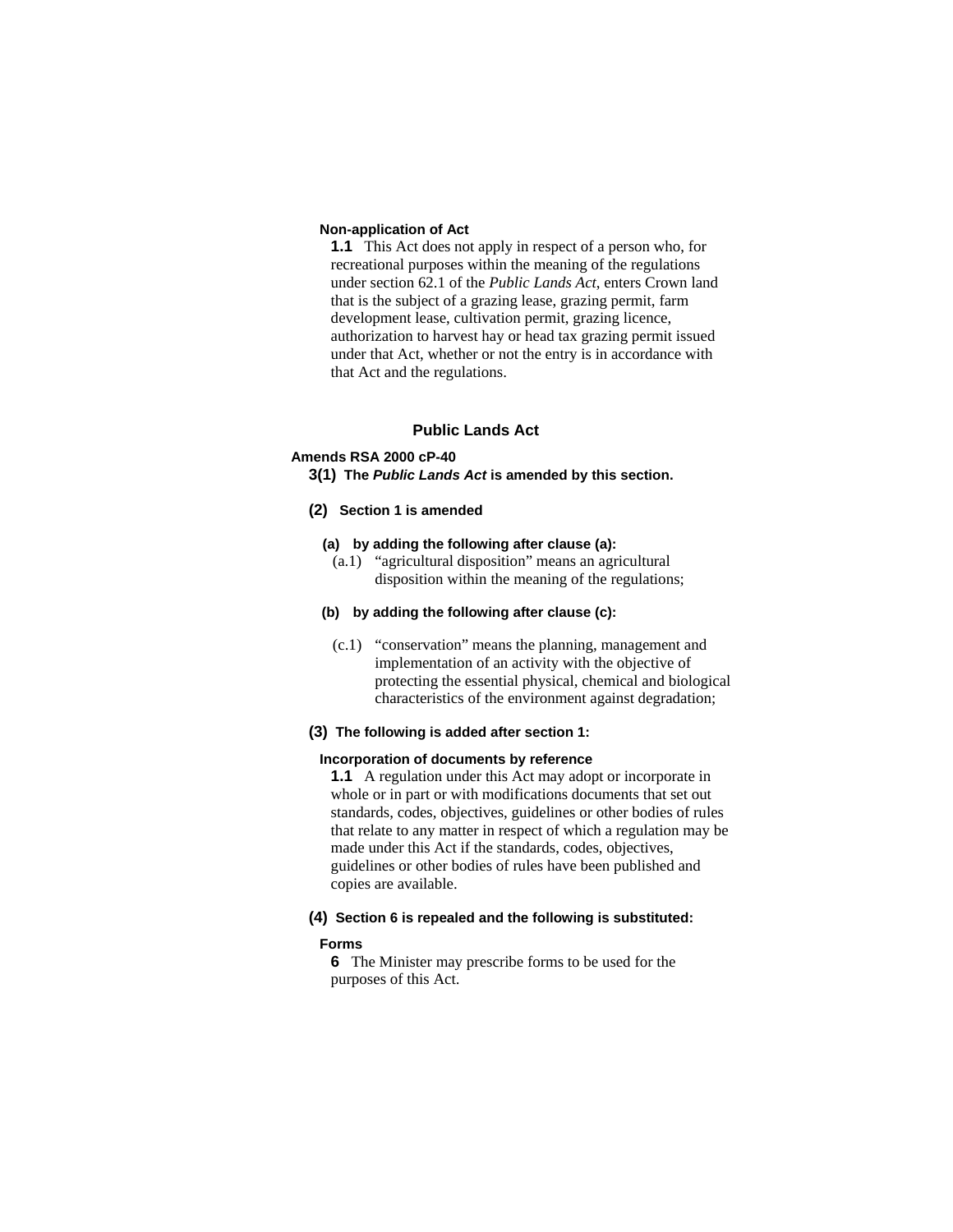# **(5) Section 8 is amended**

# **(a) by repealing subsection (1) and substituting the following:**

#### **Regulations**

**8(1)** The Lieutenant Governor in Council may make regulations authorizing and governing dispositions of public land including, without limitation, regulations

- (a) restricting the use to be made of land that is the subject of a disposition;
- (b) respecting the rights, duties and obligations of disposition holders in respect of their use and occupation of the land that is the subject of a disposition;
- (c) respecting the terms for which dispositions may be granted and the renewal of dispositions;
- (d) defining "agricultural disposition";
- (e) defining "exploration" for the purposes of section 9(b.2);
- (f) defining "animal unit" and establishing zones for the purposes of section 114.1;
- (g) respecting associated corporations and what constitutes a change in beneficial ownership for the purposes of section 114.1;
- (h) providing for the enforcement of compliance with the regulations in respect of dispositions and for the recovery of money payable under or in respect of dispositions including, without limitation, the recovery of amounts owing by disposition holders to other persons by virtue of the operation of this Act or the regulations, or a term or condition of a disposition;
- (i) varying, making inapplicable or authorizing the waiver of compliance with any of the provisions of Part 2;
- (j) providing for any other matter or procedure related to dispositions.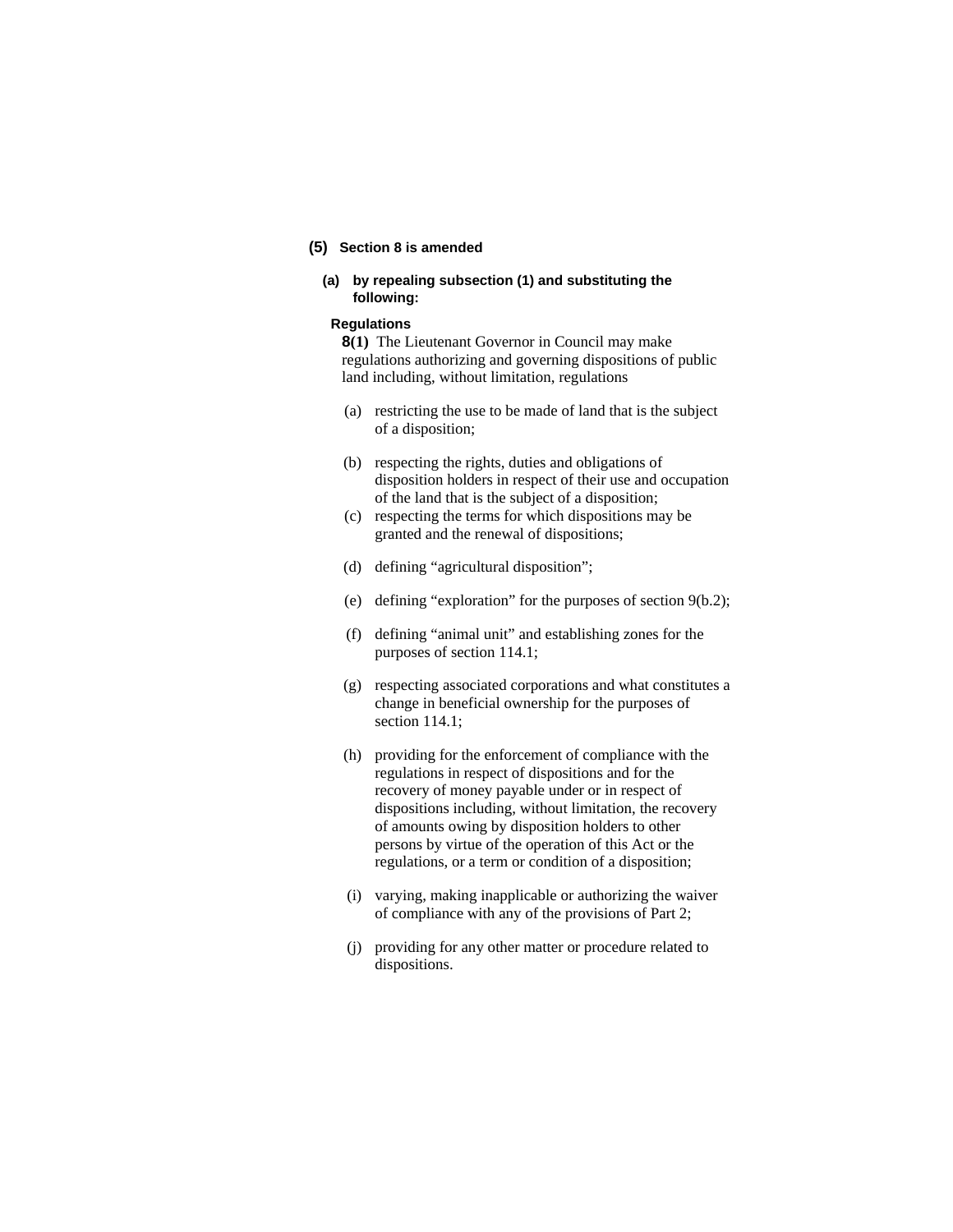**(b) by repealing subsection (3)(c).** 

#### **(6) Section 9 is amended**

#### **(a) by adding the following after clause (b):**

- (b.1) providing for one or more means of settling disputes in respect of any matter under the regulations including, without limitation, disputes
	- (i) among holders of dispositions, applicants for dispositions and persons who are or may be affected by operations under a disposition;
	- (ii) between the holder of an agricultural disposition and a person who wishes to exercise or exercises a right of reasonable access under section 62.1;
- (b.2) without limiting clause (b.1), providing for one or more means of settling disputes between the holder of an agricultural disposition and a person who wishes to carry out exploration on the land that is the subject of the agricultural disposition, including but not limited to
	- (i) authorizing the Surface Rights Board to hear matters related to compensation and damage resulting from exploration, and to issue orders for compensation and right of entry orders,
	- (ii) making provisions of the *Surface Rights Act* applicable, with any modifications that are necessary, for the purposes of subclause (i),
	- (iii) generally, governing proceedings before the Surface Rights Board for the purposes of subclause (i),
	- (iv) authorizing an appeal or review body to hear or review matters related to operational and land use concerns in connection with the disputes, and
	- (v) generally, governing proceedings before an appeal or review body for the purposes of subclause (iv);
- (b.3) providing for appeals from enforcement orders issued under section 59.1;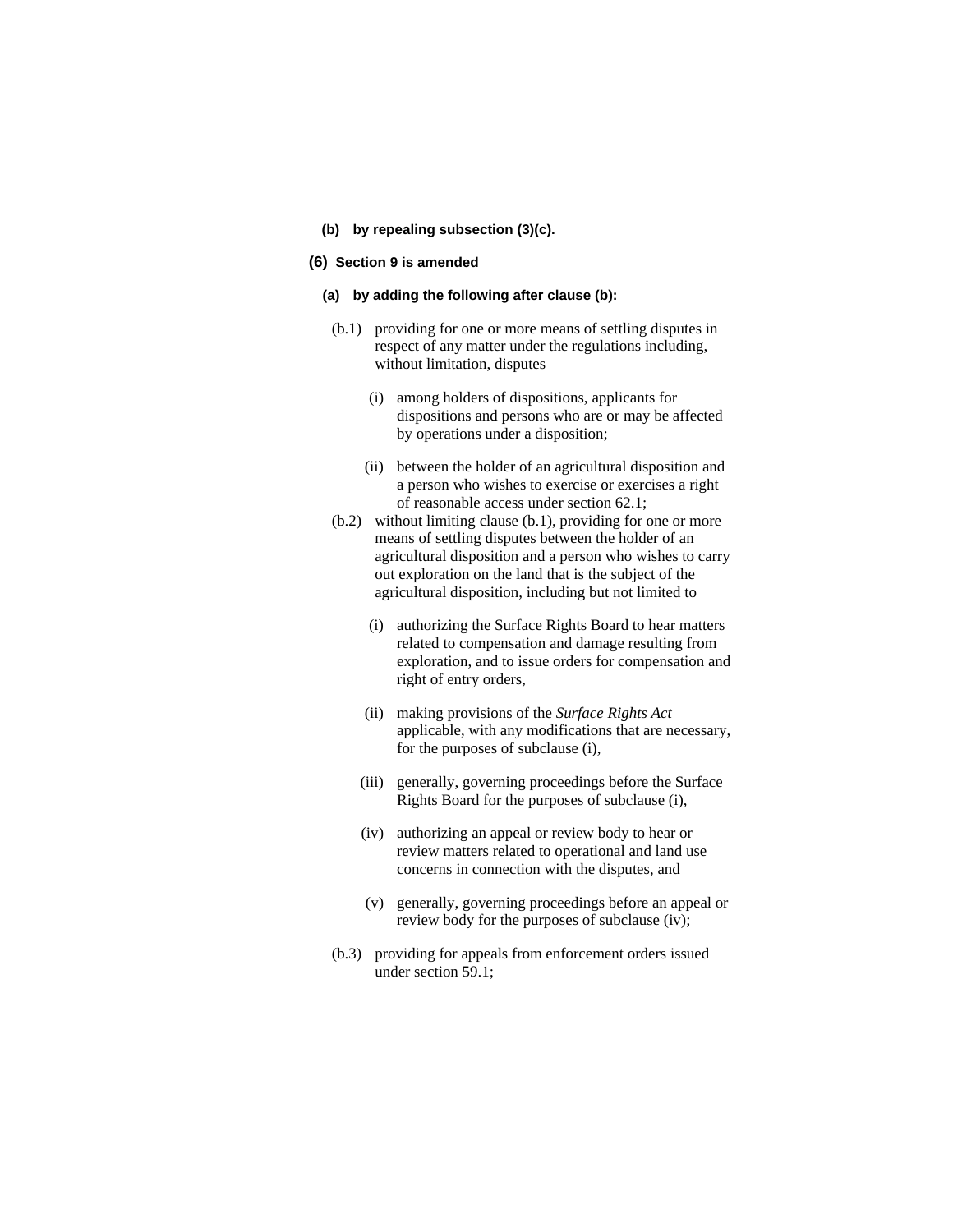- **(b) in clause (d) by striking out** ", prescribing the form and content of applications";
- **(c) in clause (e) by striking out** ", prescribing their form and manner of execution" **and substituting** "and prescribing the manner of execution of assignments";
- **(d) by repealing clause (i).**

## **(7) The following is added after section 9:**

### **Rent, fees and other charges**

**9.1(1)** Subject to sections 103(1)(a) and 114.1 and the regulations under subsection (3), the Minister may, by order,

- (a) prescribe or provide for the manner of prescribing
	- (i) the rent or other amounts to be paid to the Crown in respect of dispositions,
	- (ii) the fees and other charges to be paid in connection with the submission of anything to the Crown or for any service or thing provided by the Crown under this Act, and
	- (iii) the fees and costs that are payable in respect of any mechanism for settling disputes that is established under the regulations;
- (b) provide for a lesser charge than would otherwise be payable under section 114.1 in the case of an assignment or share transaction involving next of kin or the beneficiaries of an estate.

**(2)** The *Regulations Act* does not apply to an order under this section.

- **(3)** The Lieutenant Governor in Council may make regulations
	- (a) imposing terms and conditions on the exercising by the Minister of the Minister's power under subsection (1);
	- (b) setting out matters that the Minister may or must consider in exercising the Minister's power under subsection  $(1)$ .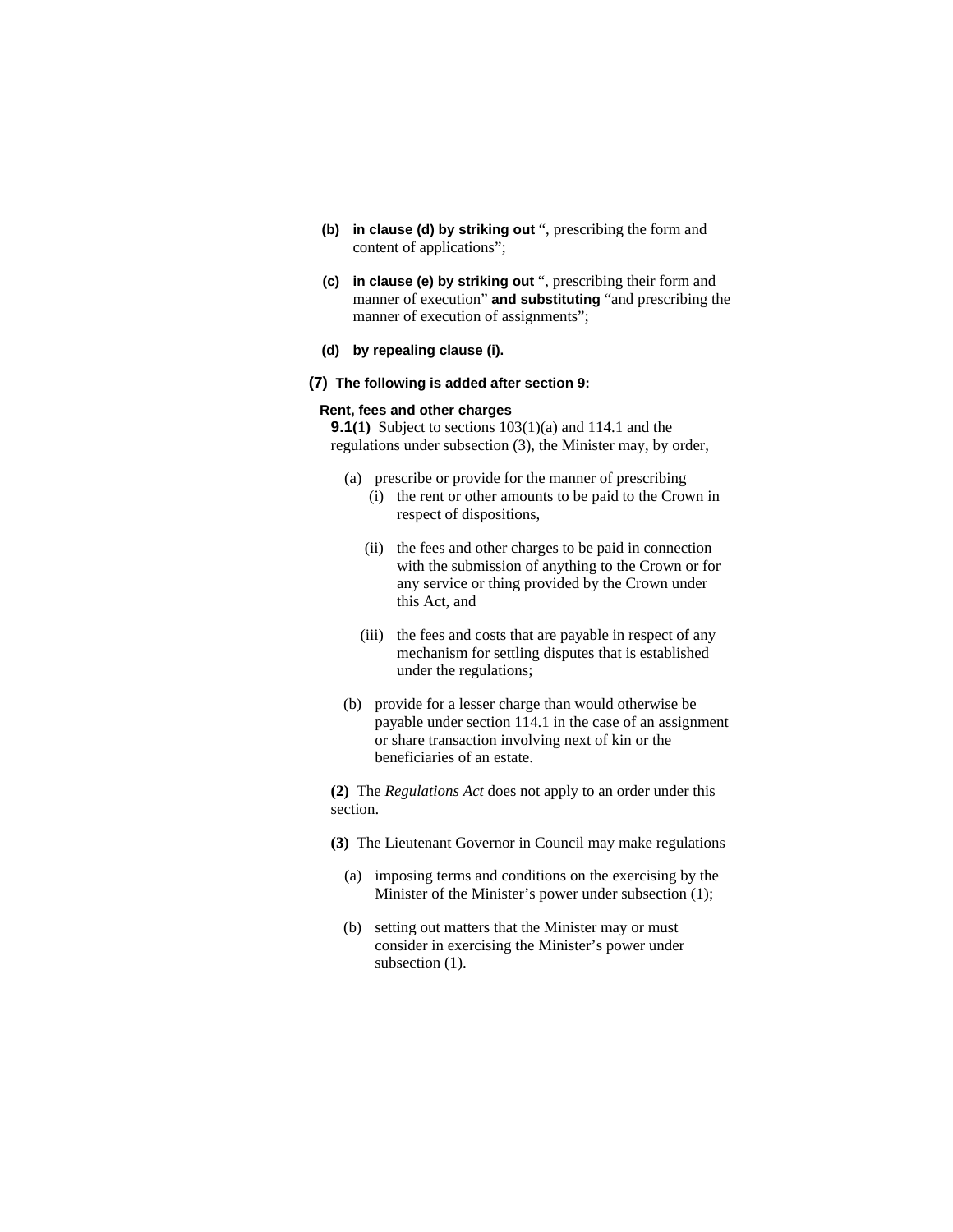#### **(8) The following is added after section 11:**

## **Conservation and resource management**

**11.1** The Minister may establish and support programs and initiatives for the purpose of conservation and resource management including, without limitation, programs and initiatives

- (a) to assist in resource protection and enhancement,
- (b) for the purposes of education and research, and
- (c) to assist in the resolution of multiple use concerns.
- **(9) Section 15 is repealed and the following is substituted:**

#### **Terms and conditions of disposition**

**15(1)** Subject to the regulations, the Minister may make and renew a disposition for any term the Minister considers appropriate.

**(2)** The Minister may, in a disposition or renewal, prescribe terms and conditions to which the disposition is subject.

### **(10) Section 18(d) is repealed and the following is substituted:**

 (d) promote good farm cultural practices and require proper range management efforts and the adoption of farming and grazing practices by disposition holders for conservation purposes.

# **(11) Section 20 is amended by adding the following after subsection (1):**

**(1.1)** The Minister may act under subsection (1) whether or not the public land to which the authorization relates is the subject of a disposition at the time the authorization is given.

#### **(12) Section 25 is repealed and the following is substituted:**

# **Withdrawal and overlapping dispositions**

**25** The Minister may

 (a) by agreement with the holder and without limitation to the Minister's power under any other provision of this Act to withdraw land, withdraw from the disposition any part of the land contained in it, and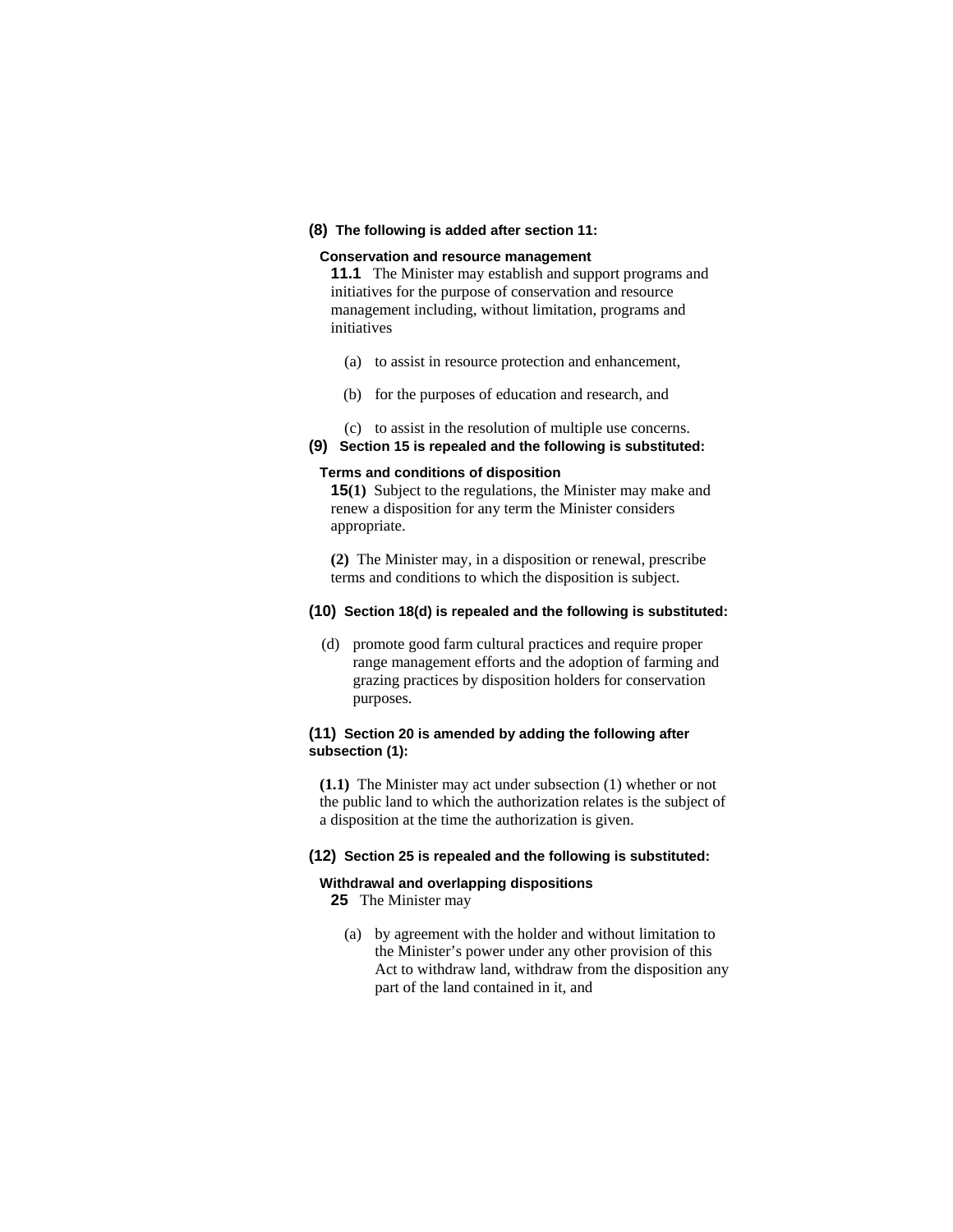(b) make more than one disposition in respect of the same land.

# **(13) Section 26 is amended**

## **(a) in subsection (1) by adding the following after clause (a):**

 (a.1) in the case of a holder that is a corporation, the holder ceases to be incorporated or registered under the appropriate Act of Alberta regulating the carrying on of business by the corporation in Alberta,

#### **(b) by adding the following after subsection (1):**

**(1.1)** Where the Minister is authorized to cancel a disposition under subsection  $(1)(a)$  or  $(c)$ , the Minister may instead withdraw part of the land from the disposition, and in that case, section  $27(1)$ ,  $(2)$  and  $(3)$  apply in respect of the proposed withdrawal.

# **(14) The following is adding after section 47:**

#### **Order to vacate**

**47.1** Where a person unlawfully occupies public land the Minister may order the person to vacate the public land, subject to any terms and conditions the Minister considers appropriate.

## **(15) Section 48(1)(b) is repealed and the following is substituted:**

 (b) as a holder of a disposition or of an authorization under section 20, without the consent of the Minister makes use of the public land contained in that disposition or authorization for any purpose other than that for which the disposition or authorization was granted,

# **(16) Section 49(1) is repealed and the following is substituted:**

# **Recovery of penalty**

- **49(1)** The Minister may require a person who
	- (a) contravenes a term or condition of a disposition or of an authorization under section 20,
	- (b) contravenes a decision or order made pursuant to regulations under section 9(b.1) or (b.2),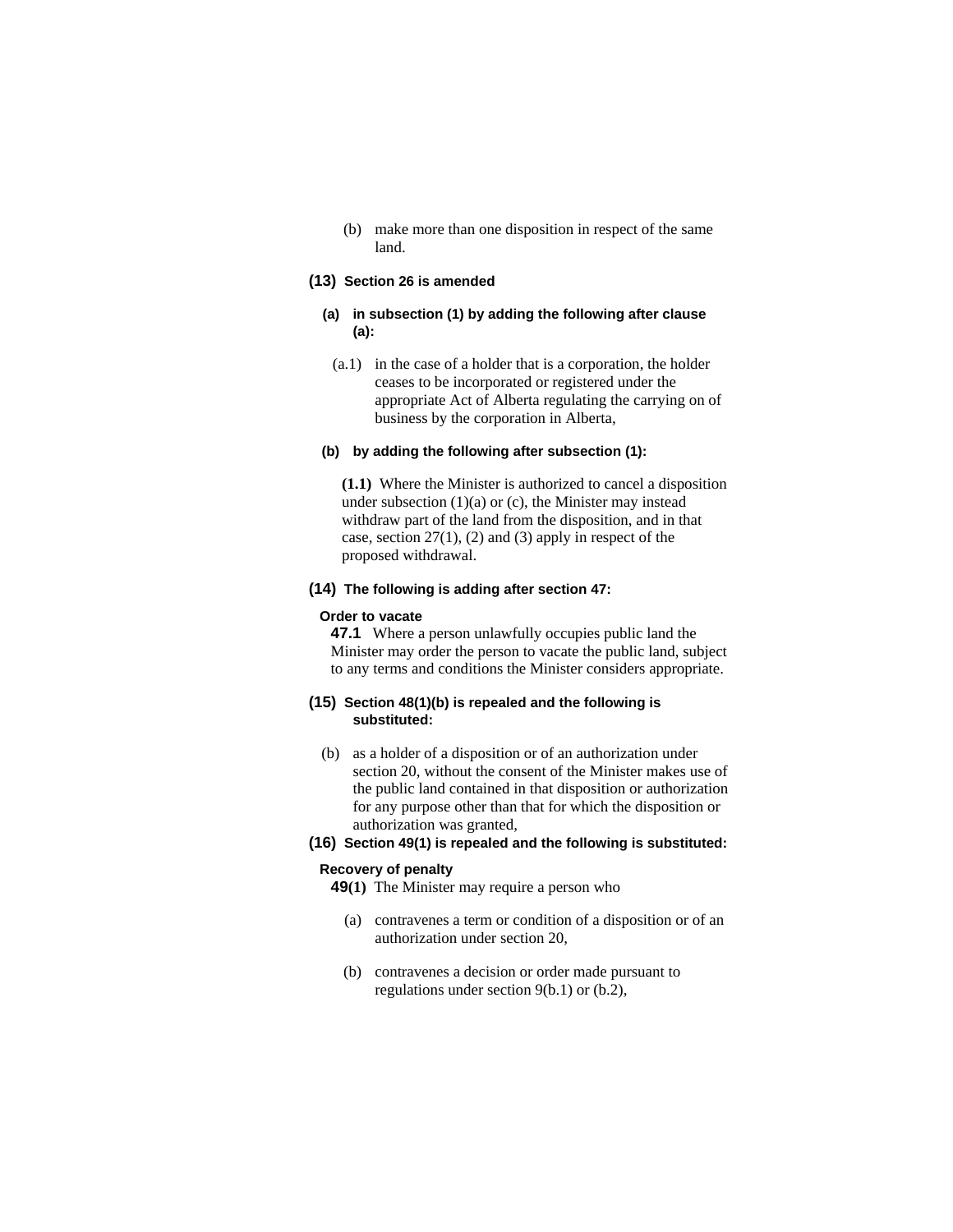- (c) contravenes section 62.1 or a regulation under that section, or
- (d) fails to notify the Minister of a transfer, redemption or allotment of shares to which section 114.1(4) applies,

to pay to the Minister a penalty in an amount prescribed by the Minister, not to exceed \$5000.

# **(17) Section 54 is amended**

#### **(a) in subsection (1)**

- **(i) in clause (b) by striking out** "in the Minister's opinion";
- **(ii) in clauses (c) and (e) by striking out** ", in the opinion of the Minister,";
- **(iii) in clause (f) by striking out** ", in the Minister's opinion,";
- **(b) in subsection (2) by striking out** "industrial";
- **(c) by repealing subsections (3) and (4).**

# **(18) The heading** "**Offences and Penalties**" **preceding section 55 is repealed and the heading** "**Enforcement**" **is substituted.**

**(19) Section 55 is repealed and the following is substituted:**

## **Offence**

**55** A person who is unlawfully occupying public land and fails to comply with an order of the Minister in respect of that occupation is guilty of an offence.

#### **(20) Section 56 is amended**

## **(a) by adding the following after clause (a):**

 (a.1) occupies public land and is not the holder of a disposition or of an authorization under section 20 authorizing the person to do so or is not otherwise authorized to do so under this Act and the regulations,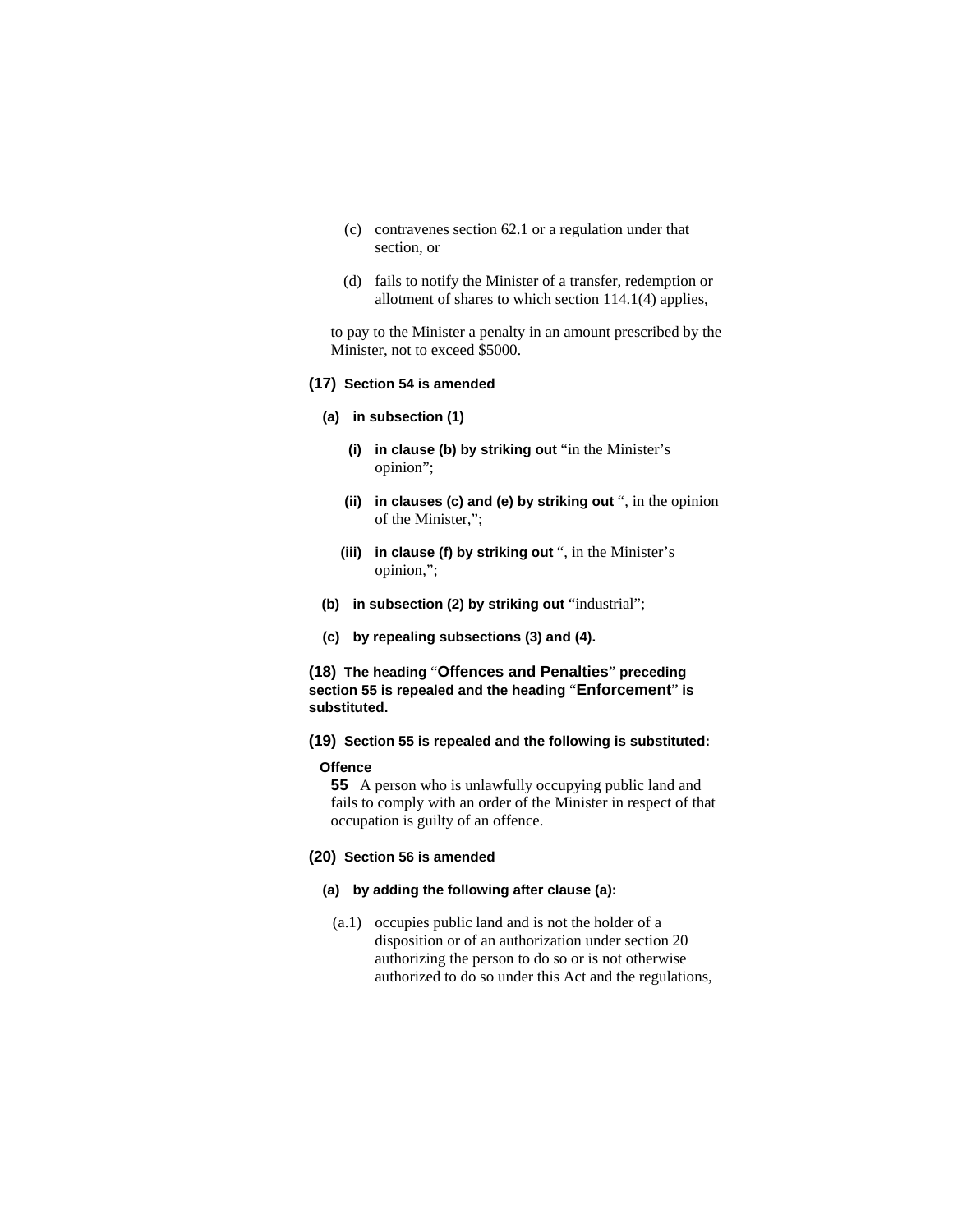# **(b) by striking out** "or" **at the end of clause (b) and by adding the following after clause (b):**

- (b.1) contravenes an enforcement order issued under section 59.1,
- (b.2) contravenes section 62.1(1), the regulations under section 62.1(2) or an order, decision or term or condition given or imposed under the regulations under section 62.1(2),
- (b.3) fails to comply with a notice under section 114.1(2), or

# **(21) Section 59 is repealed and the following is substituted:**

#### **General penalty**

**59(1)** A person who is guilty of an offence referred to in section 56(b.2) is liable to a fine of not more than \$2000.

**(2)** A person who is guilty of an offence under this Act or the regulations for which no other penalty is provided is liable to a fine of not more than \$5000 for each day or part of a day on which the offence occurs or continues.

**(3)** No person may be convicted of an offence under this Act or the regulations if the person establishes on a balance of probabilities that the person took all reasonable steps to prevent its commission.

### **(22) The following is added after section 59:**

#### **Enforcement order**

**59.1(1)** Where the Minister is of the opinion that a person has contravened a provision of this Act or the regulations, the Minister may issue an enforcement order under this section, whether or not the person has been charged with or convicted of an offence in respect of the contravention.

**(2)** The Minister shall serve the enforcement order on the person to whom it is directed personally or by ordinary mail addressed to the person at the person's address according to the Minister's records.

- **(3)** In an enforcement order the Minister may
	- (a) require the person to whom the order is directed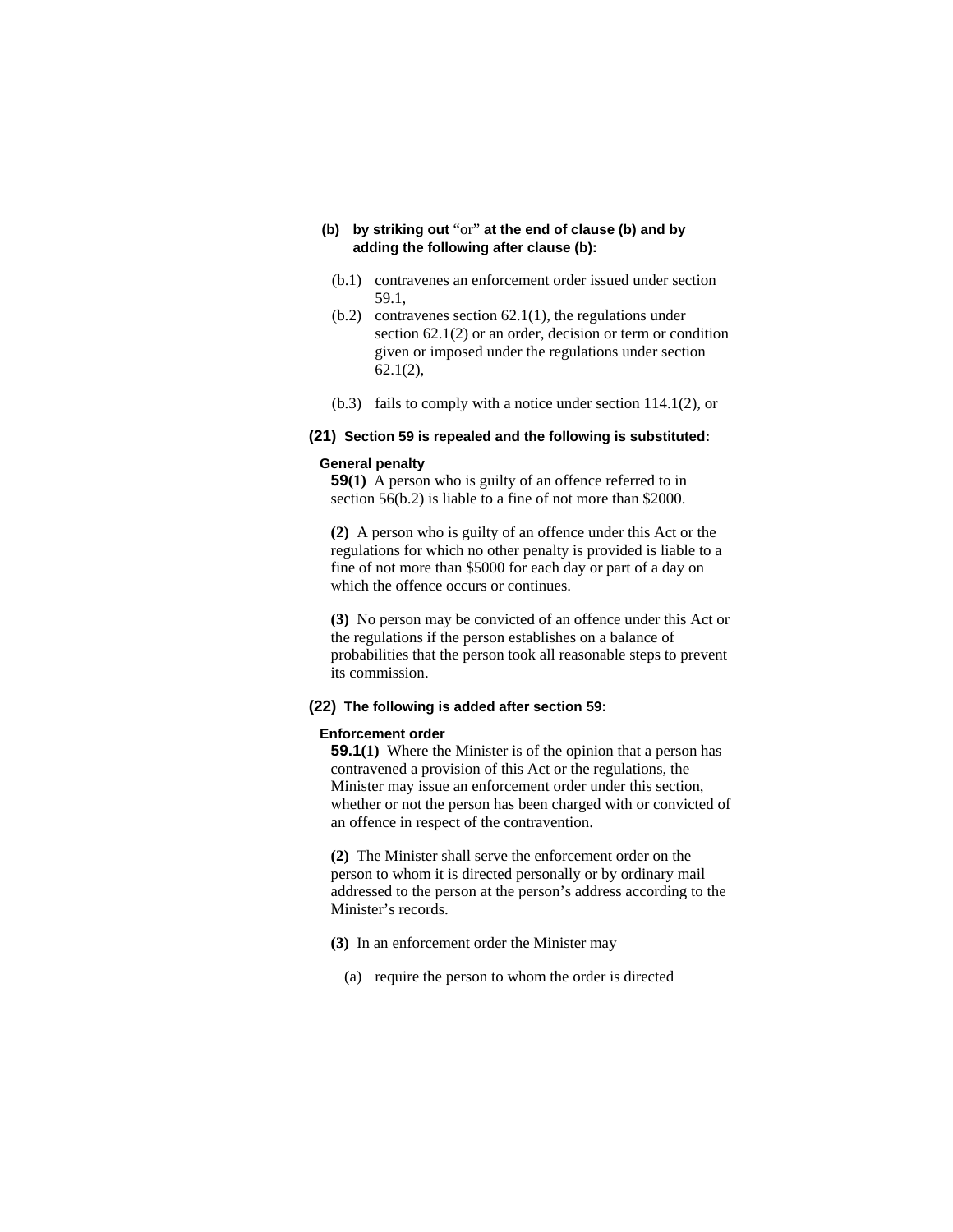- (i) to do or refrain from doing anything in connection with the contravention;
- (ii) to carry out the measures specified in the order to effect compliance with this Act and the regulations;
- (iii) to remedy the effects of the contravention;
- (iv) to keep records and report to the Minister in respect of the contravention of or the compliance with this Act, the regulations or the order;
- (b) specify the manner or method of, or the procedures to be used in, carrying out the measures required by the order;
- (c) specify the time within which any measure required by the order is to be commenced and the time within which the order or any portion of the order is to be complied with.
- **(4)** The Minister may
	- (a) amend a term or condition of, add a term or condition to or delete a term or condition from an enforcement order, or
	- (b) cancel an enforcement order.

**(5)** A copy of an enforcement order under subsection (4) must be served on the person to whom it is directed in the manner set out in subsection (2).

**(6)** If the person to whom an enforcement order is directed fails to comply with the enforcement order, the Minister may take whatever action the Minister considers necessary to carry out the enforcement order.

**(7)** Costs incurred by the Minister under this section are recoverable by the Government in an action in debt against the person to whom the enforcement order was directed.

**(8)** For the purposes of this section the costs referred to in subsection (7) include, without limitation, any costs incurred in investigating and responding to

(a) any matter to which the enforcement order relates, or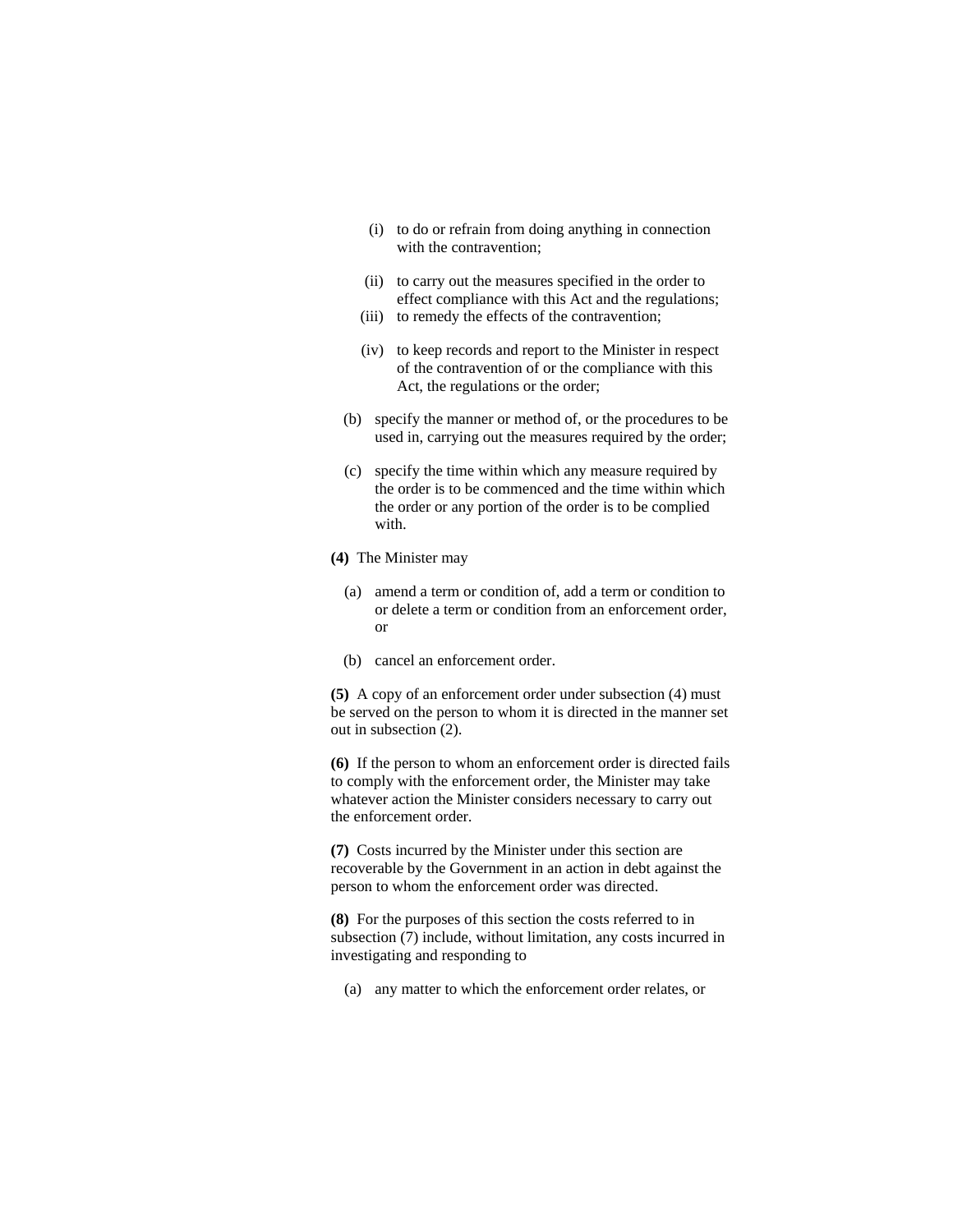(b) the failure to comply with the enforcement order.

**(9)** If an enforcement order is issued to more than one person, all persons named in the order are jointly responsible for carrying out the enforcement order and are jointly and severally liable for payment of the costs of doing so, including any costs incurred by the Minister under this section.

#### **(23) The following is added after section 62:**

# **Access for recreational purposes**

**62.1(1)** The holder of an agricultural disposition shall, in accordance with the regulations, allow reasonable access to the land that is the subject of the disposition to persons who wish to use the land for recreational purposes.

**(2)** The Minister may make regulations

- (a) classifying agricultural dispositions for the purposes of this section and the regulations;
- (b) respecting what constitutes reasonable access in respect of agricultural dispositions or classes of agricultural dispositions;
- (c) defining and classifying recreational purposes and setting out the nature and extent of the right of reasonable access with respect to specified recreational purposes on specified classes of agricultural disposition lands;
- (d) respecting terms and conditions applicable to the exercising of a right of reasonable access under this section;
- (e) authorizing an employee of the Government under the Minister's administration to make orders in respect of access for the purposes of this section, including the attachment of terms and conditions in respect of such an order;
- (f) governing rules and procedures for obtaining reasonable access for the purposes of this section and rules and procedures that apply where reasonable access is denied including, without limitation, regulations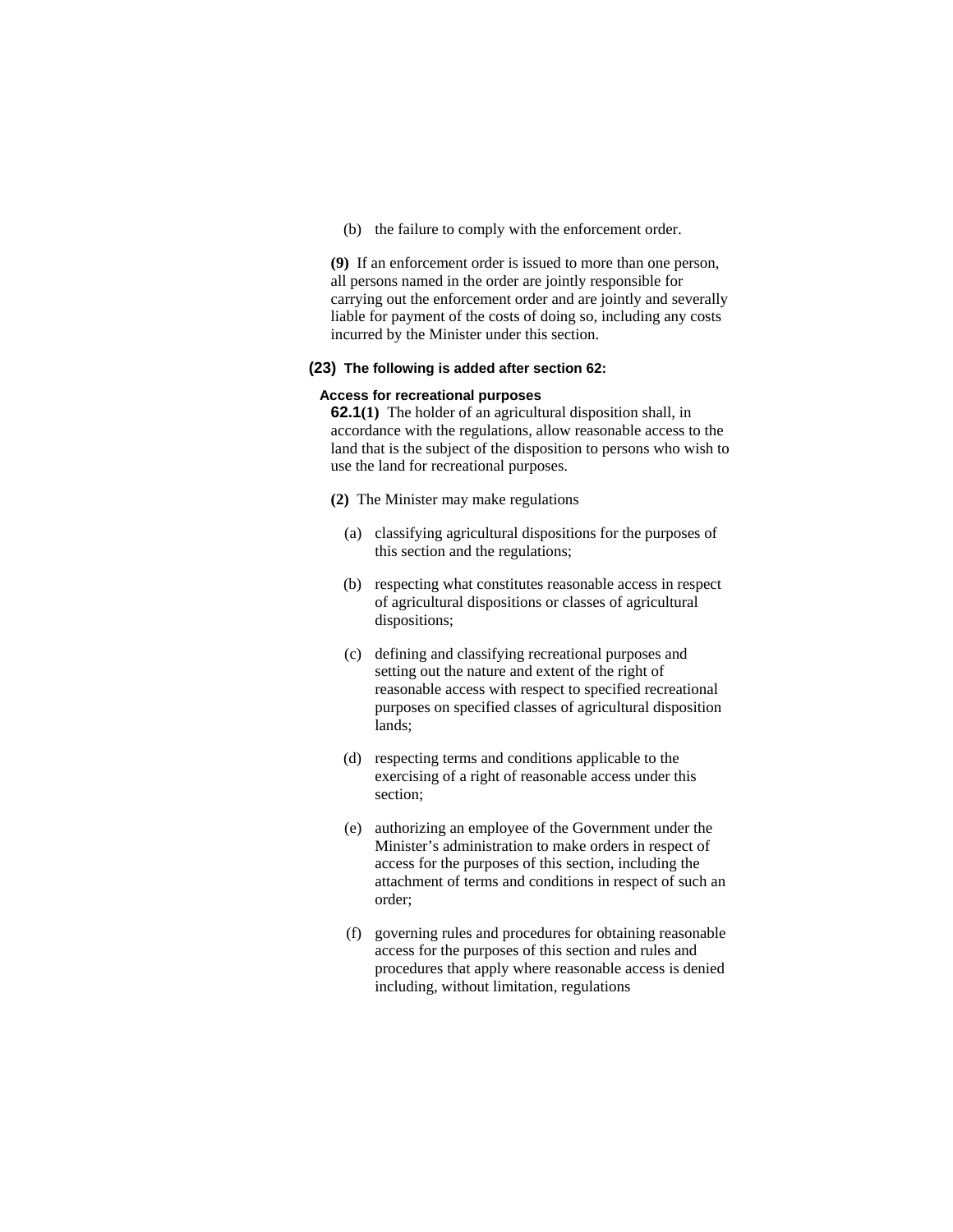- (i) authorizing an employee of the Government under the Minister's administration to review the matters in dispute,
- (ii) governing the rules and procedures or the establishment of the rules and procedures that apply in respect of a review,
- (iii) respecting the powers and duties of the person conducting a review, and
- (iv) respecting the orders in respect of access that the person conducting a review may make;
- (g) respecting the enforcement of an order in respect of access;
- (h) respecting the establishment and operation of recreational management plans in respect of agricultural disposition lands.

**(3)** A person who enters land that is the subject of an agricultural disposition in contravention of the regulations under subsection (2) or of an order in respect of access and fails to leave when requested to do so may be apprehended without warrant by any peace officer.

#### **(24) Section 63(d) is repealed and the following is substituted:**

 (d) use the land in a manner that promotes and implements conservation.

## **(25) Section 81 is amended**

# **(a) by adding the following after subsection (1):**

**(1.1)** Where the Minister is authorized to cancel a lease under subsection (1)(a), the Minister may instead withdraw part of the land from the lease.

- **(b) in subsection (2) by adding** "or withdraws land from a lease pursuant to subsection (1.1)" **after** "subsection (1)";
- **(c) in subsection (3) by adding** "or part of the land is withdrawn from the lease" **after** "cancelled".
- **(26) Section 108(a), (c), (d), (f) and (h) are repealed.**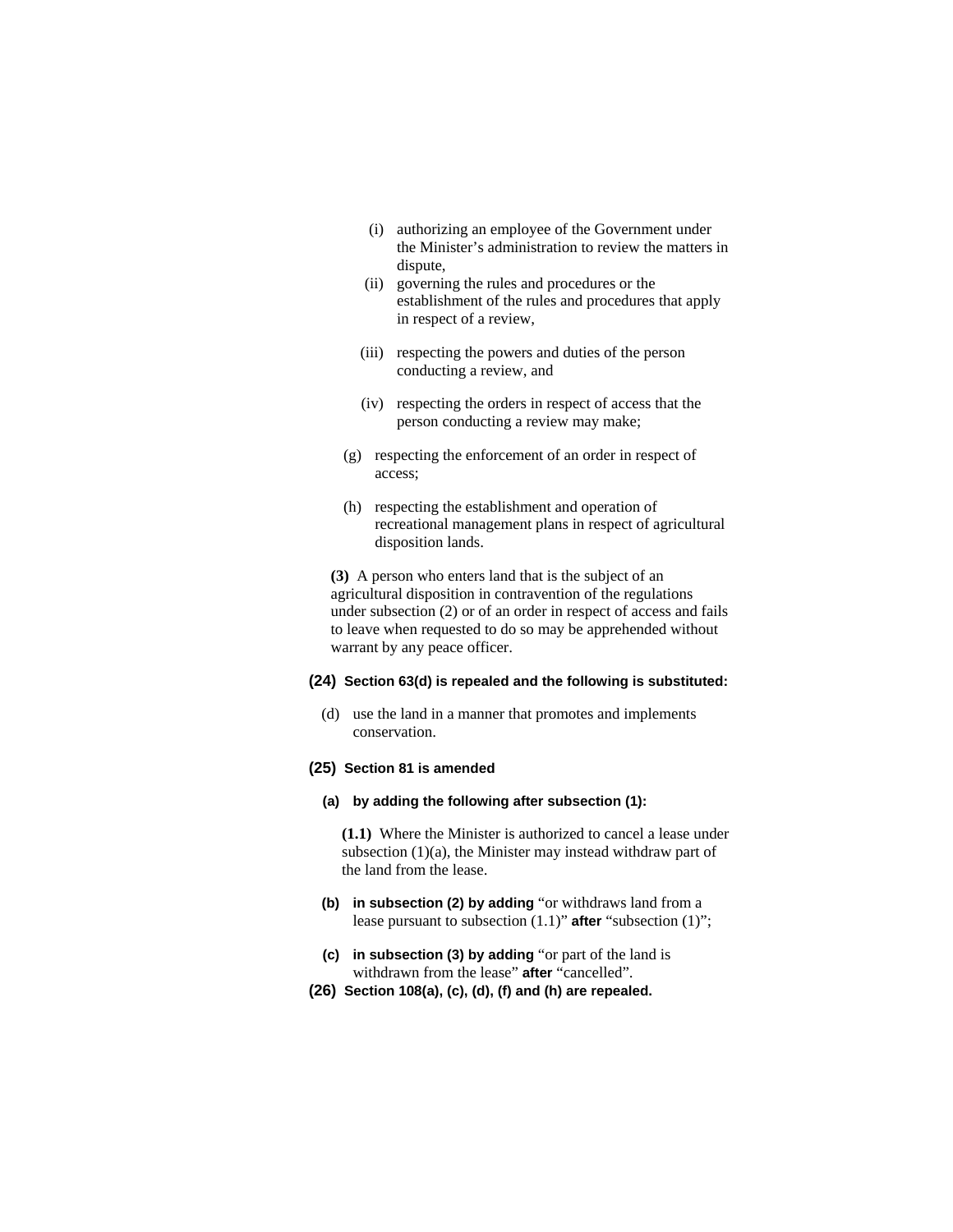# **(27) Section 114(3)(e) is repealed and the following is substituted:**

(e) all required charges and fees are paid.

## **(28) The following is added after section 114:**

#### **Assignment charges**

**114.1(1)** Where an assignment of a grazing lease or grazing licence is made, the assignee shall pay to the Minister a charge in an amount equal to \$100 or a charge determined in accordance with the following, whichever is greater:

- (a) \$50 for each animal unit month where the land that is the subject of the grazing lease or grazing licence is located in zone A1 or B;
- (b) \$100 for each animal unit month where the land that is the subject of the grazing lease or grazing licence is located in zone A2;
- (c) \$5 for each animal unit month where the land that is the subject of the grazing lease or grazing licence is located in zone C.

**(2)** The Minister may, when a grazing lease or grazing licence is issued or at any time during its term, by notice in writing sent by ordinary mail, require a corporation holding an interest in the grazing lease or grazing licence or any associated corporation to file with the Minister a statement certified by an officer or director of the corporation or associated corporation, as the case may be, showing the name, address, citizenship and occupation of, and the number of shares held by, each of the corporation's or associated corporation's shareholders.

**(3)** If a corporation holds a grazing lease or grazing licence and, as a result of a transfer, redemption or allotment of shares, the beneficial ownership of the issued and outstanding shares changes, the corporation shall

 (a) notify the Minister of the transfer, redemption or allotment of shares within 30 days after the date it occurs, and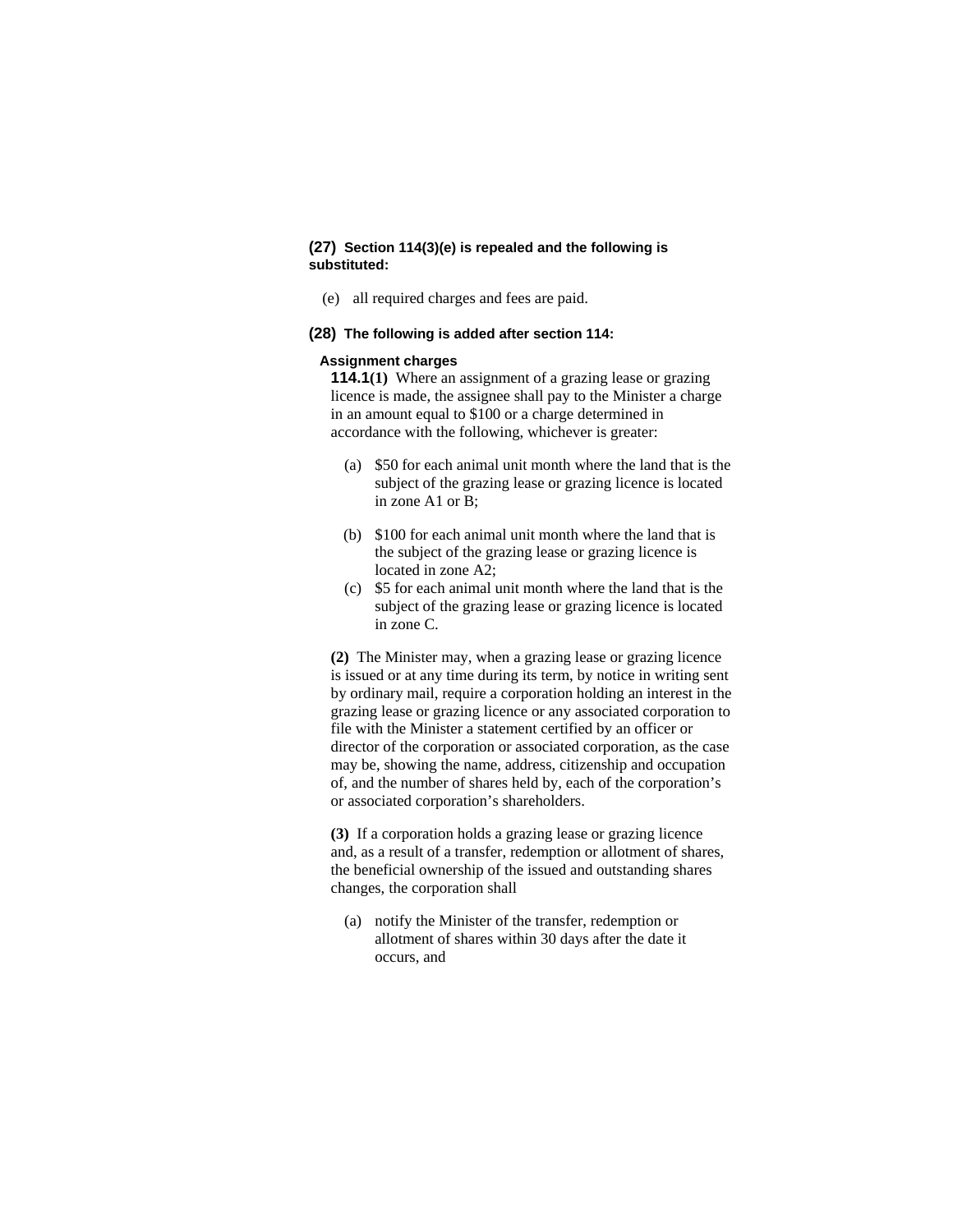- (b) unless subsection (4) applies, pay to the Minister a charge or an amount determined by the Minister that
	- (i) is a percentage of the assignment charge that the corporation would have had to pay under subsection (1) if the grazing lease or grazing licence had been assigned to it by another person, and
	- (ii) is based on the amount of change in beneficial ownership resulting from the transfer, redemption or allotment.

**(4)** Where a transfer, redemption or allotment of shares described in subsection (3) occurs, the Minister may cancel the grazing lease or grazing licence if the Minister considers that it is in the public interest to do so.

# **Consequential Amendments, Repeals and Coming into Force**

#### **Consequential**

**4(1) The** *Administrative Penalties and Related Matters Statutes Amendment Act, 2002* **is amended by this section.** 

**(2) Section 4(5) is amended by repealing the new section 48(1) and substituting the following:**

# **Administrative penalty**

**48(1)** Where a person

- (a) without proper legal authority makes use of public land,
- (b) as a holder of a disposition or of an authorization under section 20, without the consent of the Minister makes use of the public land that is the subject of the disposition or authorization for any purpose other than the purpose for which the disposition or authorization was granted,
- (c) contravenes a term or condition of a disposition or of an authorization under section 20,
- (d) contravenes a decision or order made pursuant to regulations under section 9(b.1) or (b.2),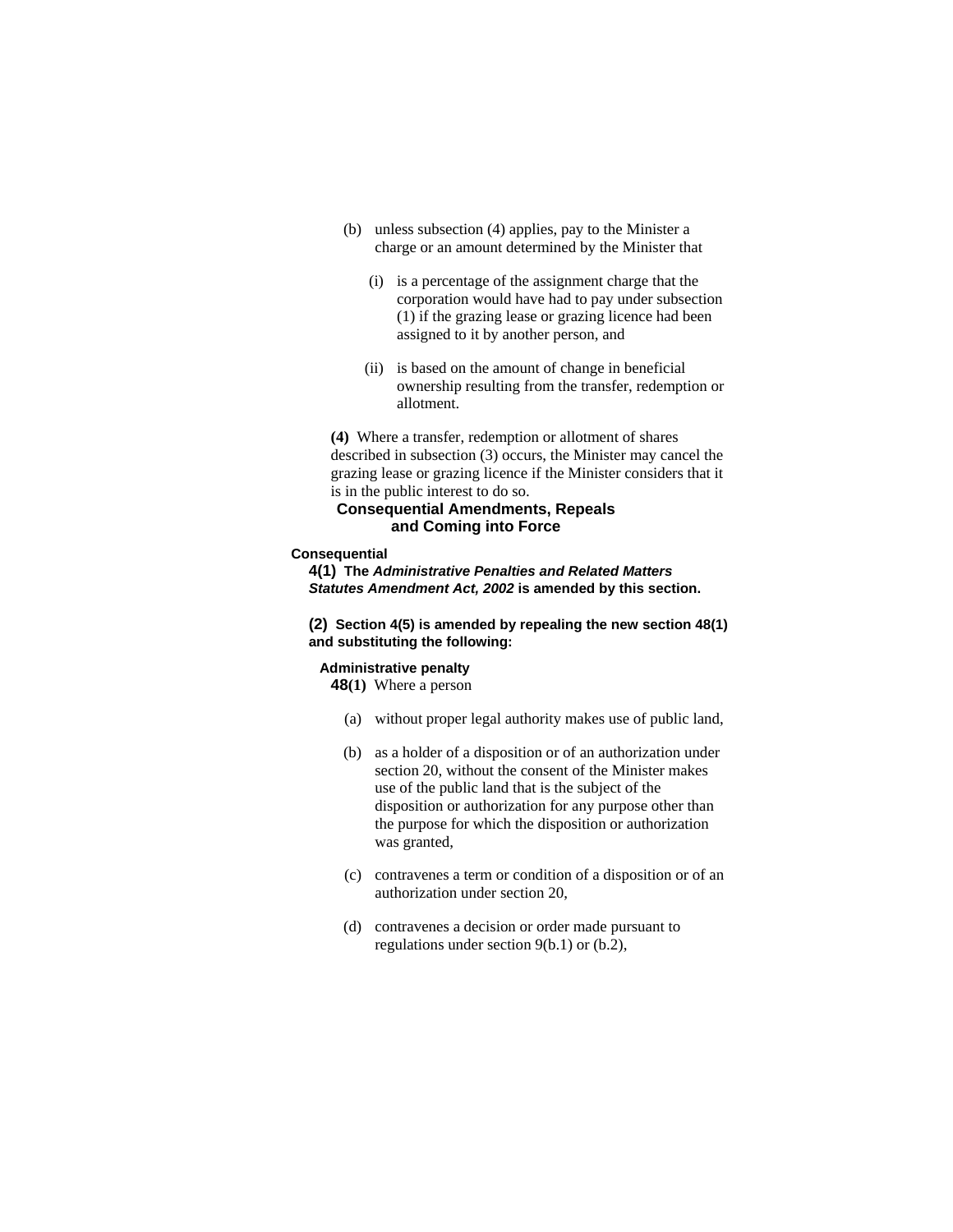- (e) contravenes section 62.1 or a regulation under that section, or
- (f) fails to notify the Minister of a transfer, redemption or allotment of shares to which section 114.1(4) applies,

the Minister may require the person to pay to the Government an administrative penalty in an amount prescribed by the Minister.

# **Repeals**

**5(1) The** *Agricultural Dispositions Statutes Amendment Act***, RSA 2000 c1(Supp), is repealed.** 

**(2) The** *Public Lands Amendment Act***, RSA 2000 c28(Supp), is repealed.** 

**Coming into force** 

**6 This Act, except section 4, comes into force on Proclamation.** 

#### **Explanatory Notes**

## **Occupiers' Liability Act**

**1**(1) Amends chapter O-4 of the Revised Statutes of Alberta 2000.

(2) Section 8(1) presently reads:

*8(1) The liability of an occupier under this Act may be extended, restricted, modified or excluded by express agreement or express notice but no restriction, modification or exclusion of that liability is effective unless reasonable steps were taken to bring it to the attention of the visitor.* 

(3) Liability re: recreational users of agricultural disposition land.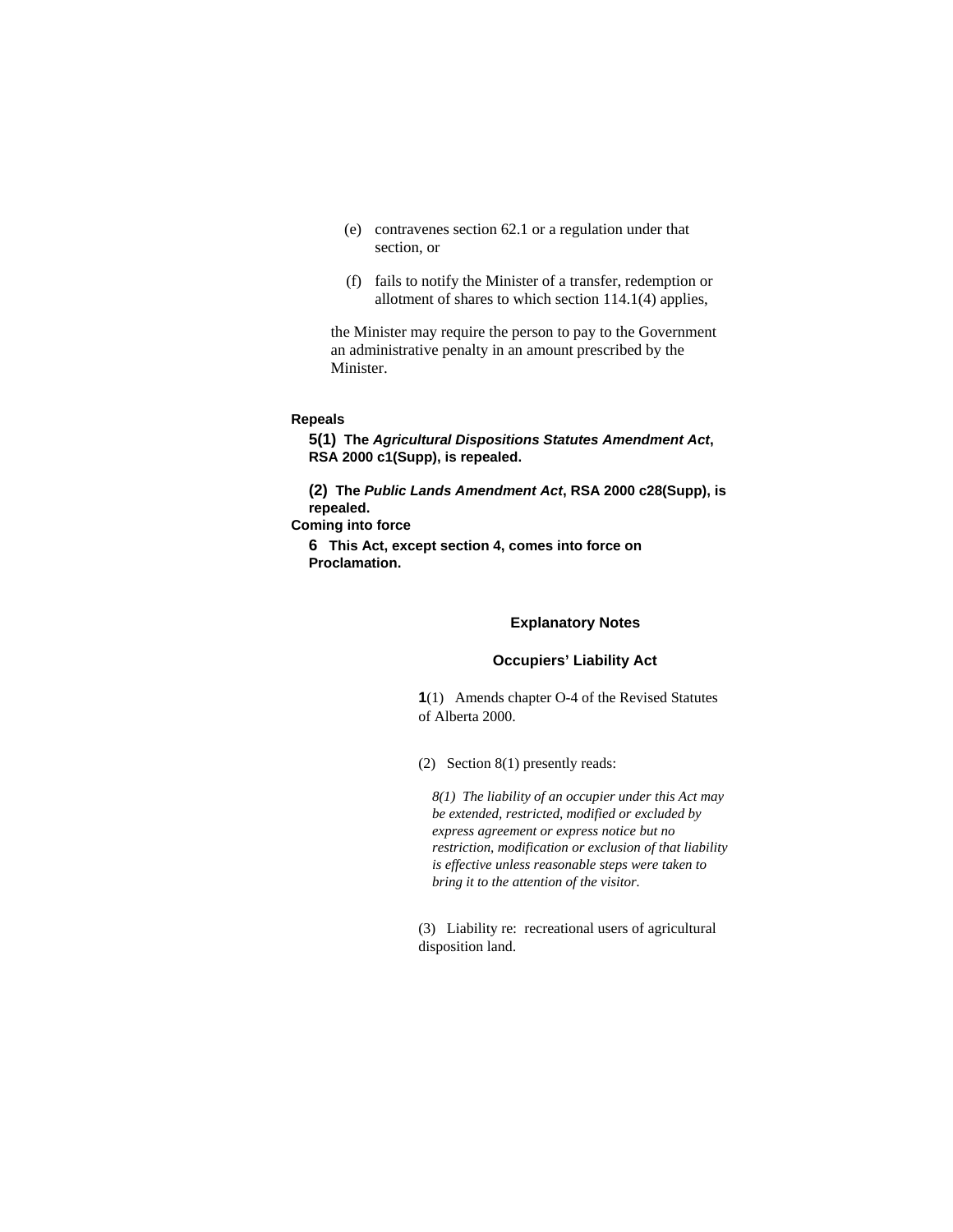# **Petty Trespass Act**

**2**(1) Amends chapter P-11 of the Revised Statutes of Alberta 2000.

- (2) Section 1(1) presently reads:
	- *1(1) No person shall trespass on*
	- *(a) privately owned land,*
	- *(b) Crown land subject to any disposition granted under the Public Lands Act, except a grazing lease or a grazing permit, or*
	- *(c) a garden or lawn,*

*with respect to which the person has had notice by word of mouth, or in writing, or by posters or signboards, not to trespass.* 

(3) Petty Trespass Act does not apply to entry on agricultural disposition land for recreational purposes.

# **Public Lands Act**

**3**(1) Amends chapter P-40 of the Revised Statutes of Alberta 2000.

- (2) Section 1 presently reads in part:
	- *1 In this Act,*
	- *(a) "adjoining land" means* 
		- *(i) parcels of land that adjoin or corner,*
		- *(ii) parcels of land separated by a road allowance or a surveyed highway or road*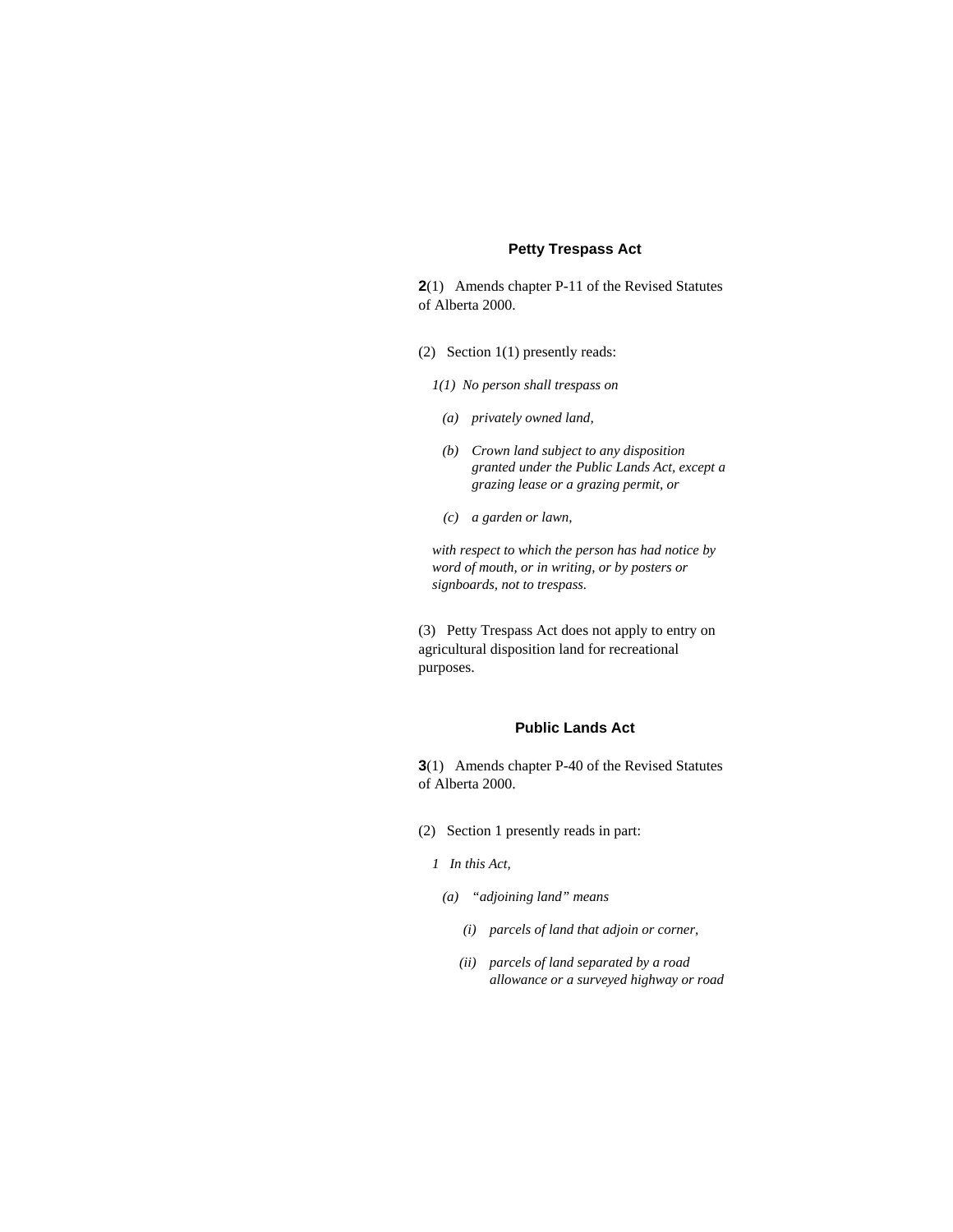*that would adjoin or corner if they were not so separated, or* 

- *(iii) parcels of land on either side of a correction line that are declared by the Minister to be adjoining land for the purposes of this Act;*
- *(c) "certificate of title" means a certificate of title granted pursuant to the Land Titles Act in respect of an estate in fee simple;*

(3) Adoption of codes, standards, etc. by regulation.

#### (4) Section 6 presently reads:

*6 Except when a form is prescribed by regulation, the Minister may prescribe any forms to be used under this Act that the Minister considers necessary in connection with its administration, or the Minister may prescribe any other form that the Minister considers applicable to any special case.* 

# (5) Section 8 presently reads in part:

*8(1) The Lieutenant Governor in Council may make regulations authorizing and governing dispositions of public land not expressly provided for by this Act and, without restricting the generality of the foregoing, the regulations may, with respect to the dispositions so authorized,* 

- *(a) restrict the use to be made of land that is the subject of the dispositions;*
- *(b) prescribe the duties and obligations of the persons to whom the dispositions are made in relation to the use and occupation of the land by them;*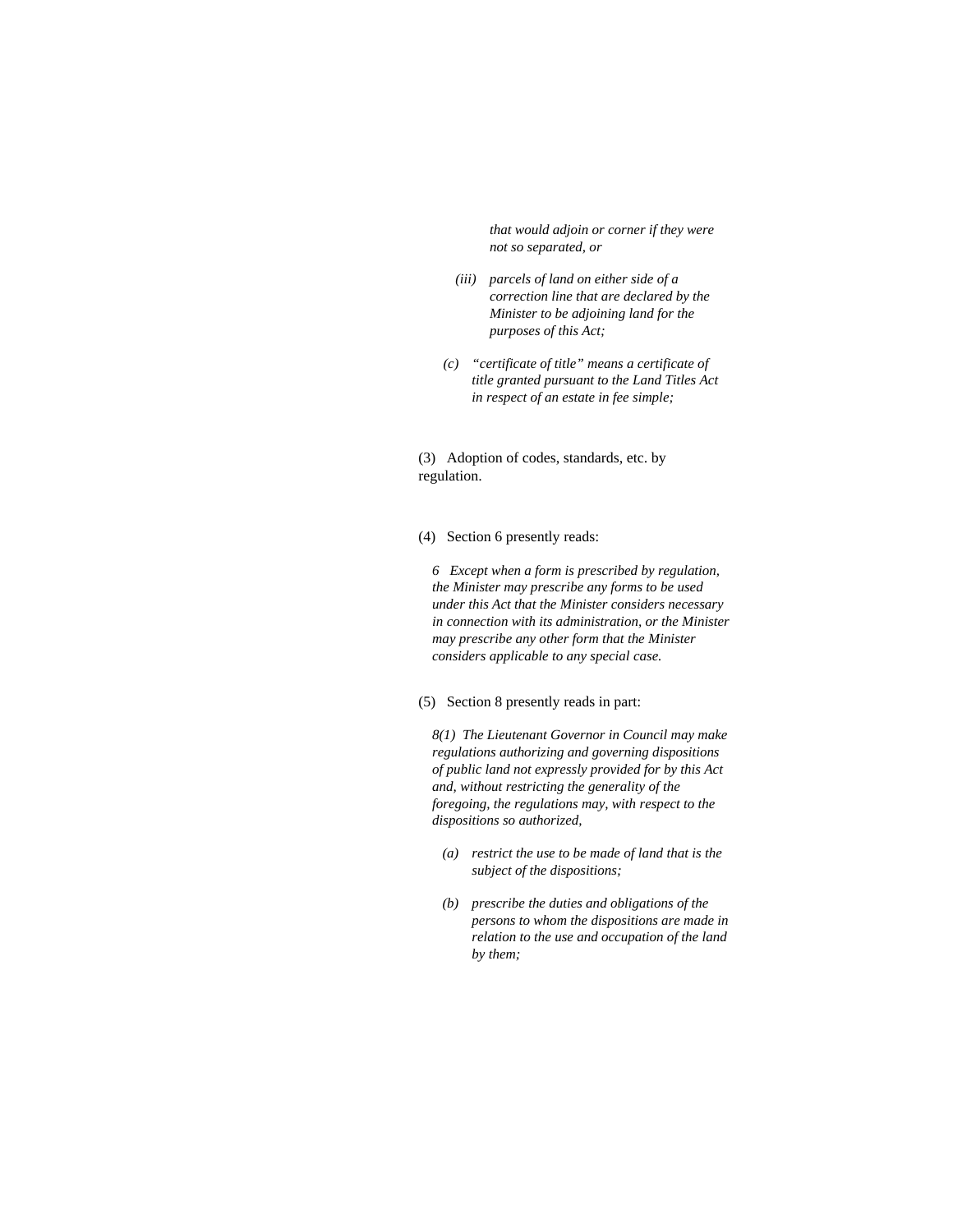- *(c) provide for the enforcement of compliance with the regulations and remedies for the recovery of money payable by virtue of dispositions;*
- *(d) vary, make inapplicable or authorize the waiver of compliance with any of the provisions of Part 2;*
- *(e) prescribe the form of any disposition and any other documents or forms used in connection with the regulations;*
- *(f) provide for the arbitration and settlement of any matter relating to the regulations or the dispositions made under them;*
- *(g) provide for any other procedure or matter that relates to the dispositions.*

*(3) The Lieutenant Governor in Council may make regulations* 

 *(c) authorizing the Minister to prescribe the rent, rates and royalties payable under any disposition.* 

# (6) Section 9 presently reads in part:

*9 The Lieutenant Governor in Council may make regulations* 

- *(d) establishing the procedure for the submission of applications for dispositions, prescribing the form and content of applications and the requirements to be met by applicants to render them eligible to obtain the disposition;*
- *(e) requiring or prohibiting the registration of assignments of any dispositions, prescribing their form and manner of execution and the conditions on which the assignment of a particular disposition may be accepted for registration;*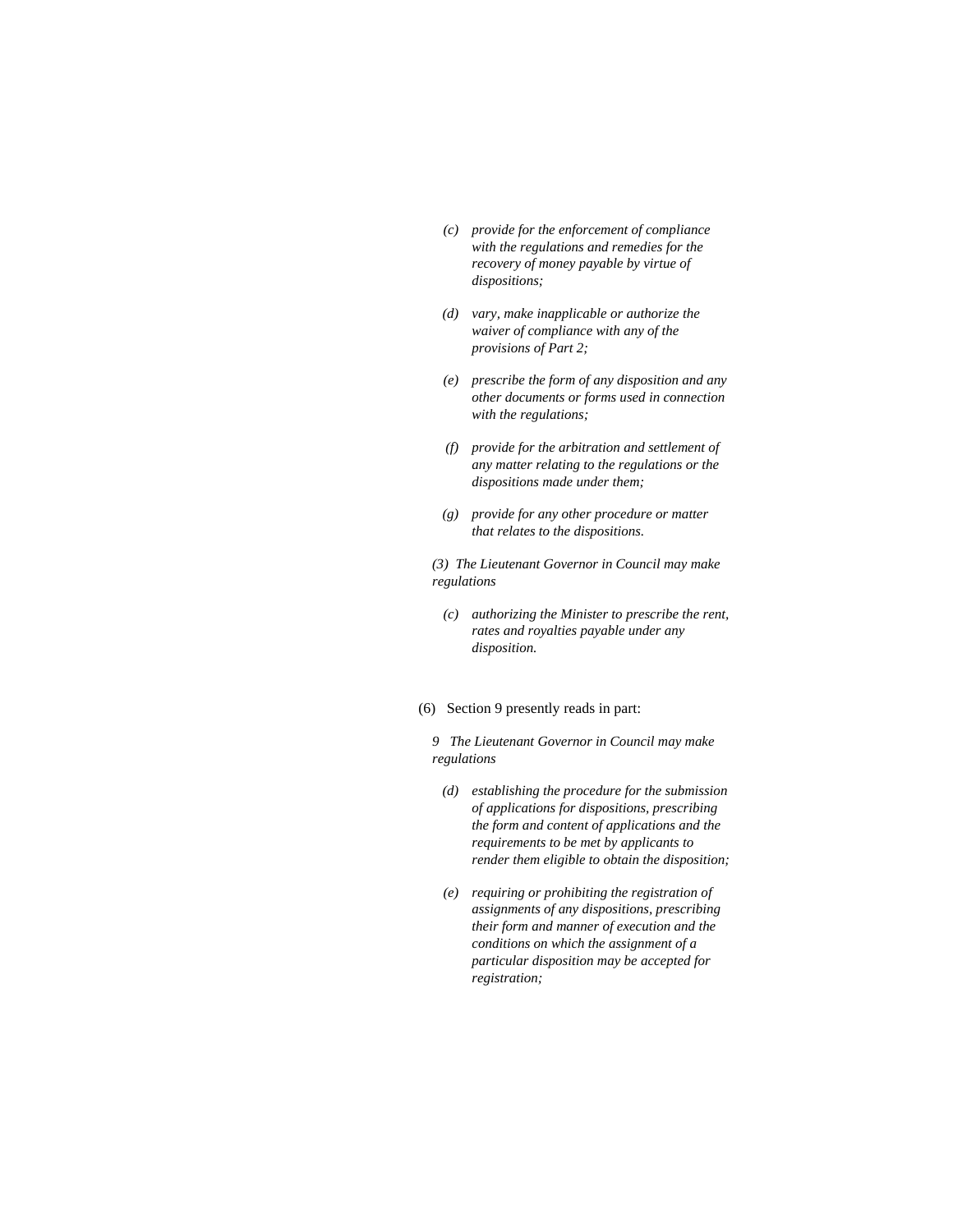- *(i) establishing a tariff of fees* 
	- *(i) for all applications, dispositions, renewals or reinstatements,*
	- *(ii) for copies of maps, plans, field notes, documents, papers, certificates or other records of the Department,*
- *(iii) for the registration of assignments and transfers under Part 5, and*
- *(iv) for any other service provided by the Department;*

(7) Minister's power to prescribe fees, rent and other charges.

(8) Minister may establish conservation and resource management programs.

(9) Section 15 presently reads:

*15 The Minister may, in a disposition, prescribe terms and conditions to which the disposition is subject.* 

- (10) Section 18(d) presently reads:
	- *18 The Minister may*
	- *(d) promote good farm cultural practices and require efficient range management community efforts and enterprise and the adoption of farming and grazing practices by lessees for the purpose of preventing soil drifting or overgrazing.*
- (11) Section 20(1) presently reads: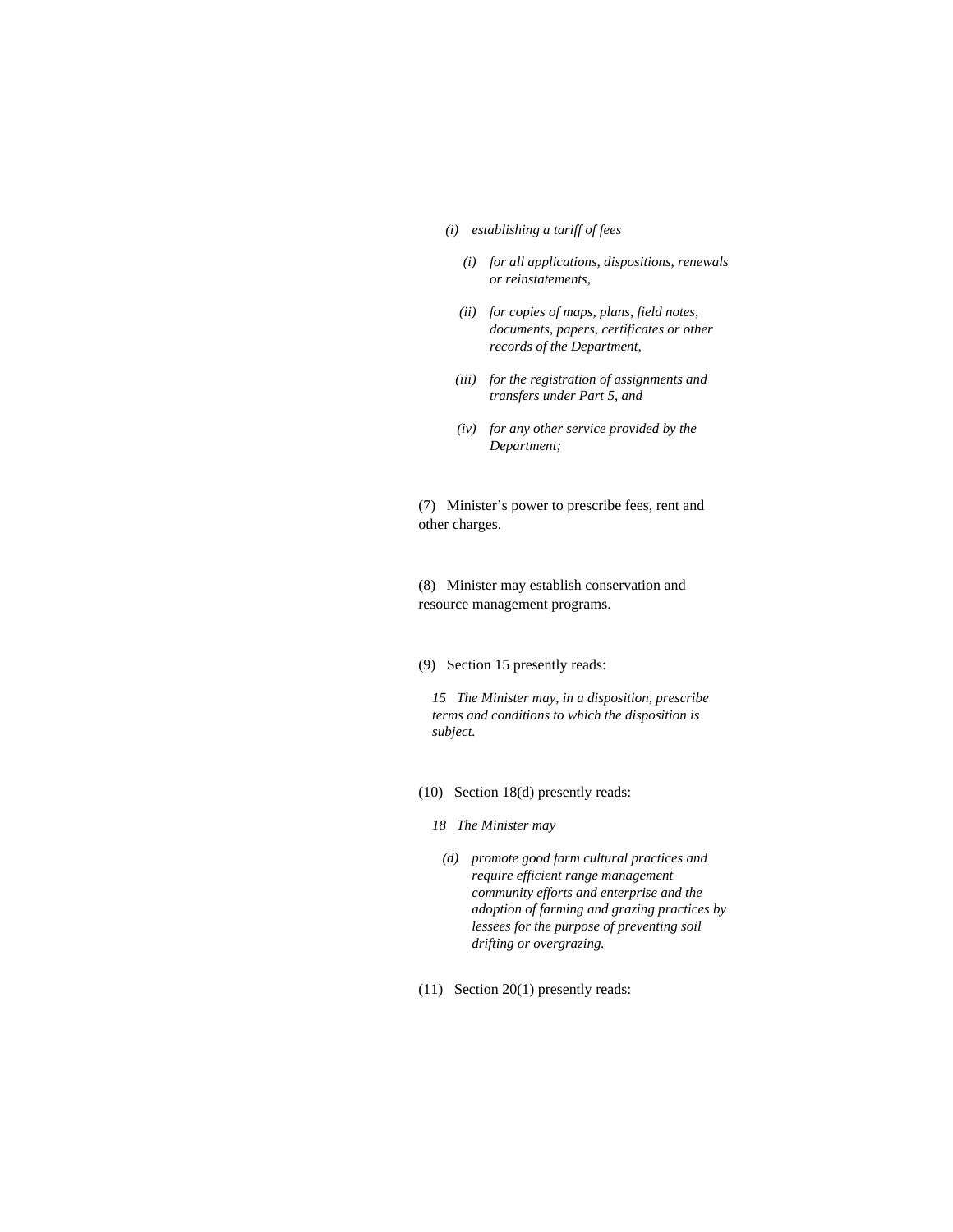#### *20(1) The Minister may authorize any person*

- *(a) to enter on and occupy public land for a stated period for the purpose of* 
	- *(i) conducting appraisals, inspections, analyses, inventories or other investigations of the natural resources that may exist on the land, or*
	- *(ii) exploring for or excavating fossil remains or objects of geological, ethnological, historical or scientific interest,*
- *(b) to enter on and immediately occupy any public land mentioned in any application the person has submitted for a disposition of that land, or*
- *(c) to enter on and occupy public land for a stated purpose.*
- (12) Section 25 presently reads:
	- *25 The Minister may, by agreement with the holder,* 
		- *(a) withdraw from the disposition any part of the land contained in it, or*
		- *(b) make the Minister's disposition subject to another disposition that does not give the holder of that disposition any exclusive rights of possession.*
- (13) Section 26 presently reads in part:
	- *26(1) The Minister may cancel a disposition when*
	- *(a) the holder of the disposition fails to comply with this Act, the regulations or the disposition, or fails to comply with a notice given under this Act,*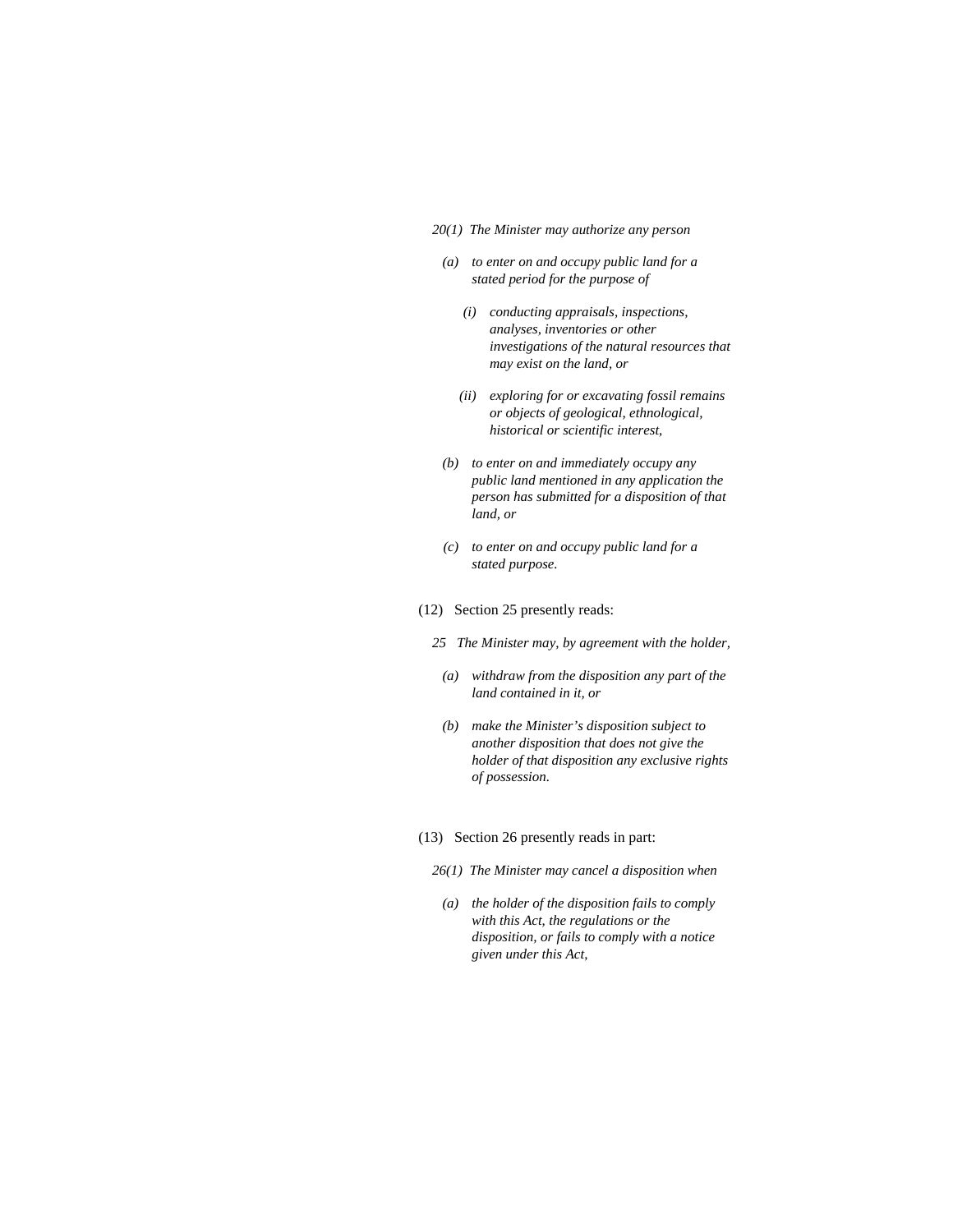- *(b) the holder acquired the disposition in error or through fraud, misrepresentation, personation or improvidence, or*
- *(c) the holder of the disposition is convicted of an offence against this Act or the regulations that relates to the use of the land contained in the holder's disposition.*

(14) Minister may order unlawful occupant of public land to vacate.

(15) Section 48(1)(b) presently reads:

*48(1) The Minister may require a person who without authority* 

 *(b) as a holder of a disposition, makes use of the public land contained in that disposition for any purpose other than that for which the disposition was granted without the consent of the Minister,* 

*to pay a sum of money that the Minister prescribes in addition to the regular rate prescribed for that use.* 

(16) Section 49(1) presently reads:

*49(1) The Minister may require a person who holds a disposition or an authorization under section 20(1) and who contravenes a term or condition of the disposition or authorization to pay to the Minister a penalty in an amount prescribed by the Minister, not to exceed \$5000.* 

(17) Section 54 presently reads:

*54(1) No person shall cause, permit or suffer*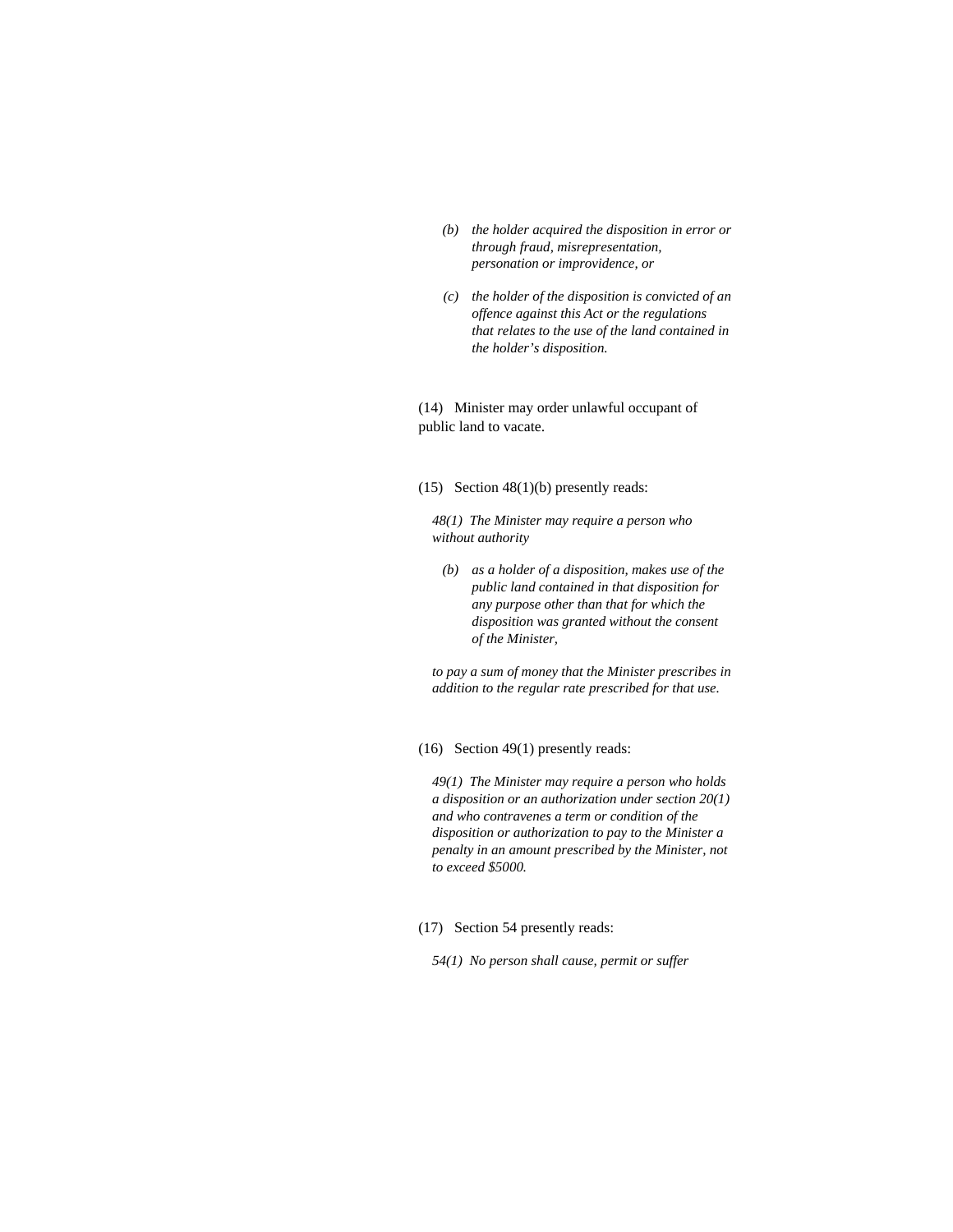- *(a) the accumulation of waste material, debris, refuse or garbage on public land,*
- *(b) the existence on public land of any structure or excavation of any kind that is undesirable in the Minister's opinion,*
- *(c) the existence on public land of any condition which, in the opinion of the Minister, may cause danger by fire to life, property or forest growth,*
- *(d) the doing of any act on public land that may injuriously affect watershed capacity,*
- *(e) the disturbance of any public land in any manner that results or, in the opinion of the Minister, is likely to result in injury to the bed or shore of any river, stream, watercourse, lake or other body of water or land in the vicinity of that public land, or*
- *(f) the creation of any condition on public land which, in the Minister's opinion, is likely to result in soil erosion.*

*(2) A person lawfully carrying out any industrial activity on public land in accordance with* 

- *(a) the terms and conditions of a disposition or authorization issued under this Act, and*
- *(b) any other applicable Acts and regulations*

*shall not, by reason of that fact alone, be considered to have contravened this section.* 

*(3) In respect of an act prohibited by this section, the Minister may* 

 *(a) order the person responsible for doing the act to take the remedial action the Minister directs within the time the Minister considers reasonable, and*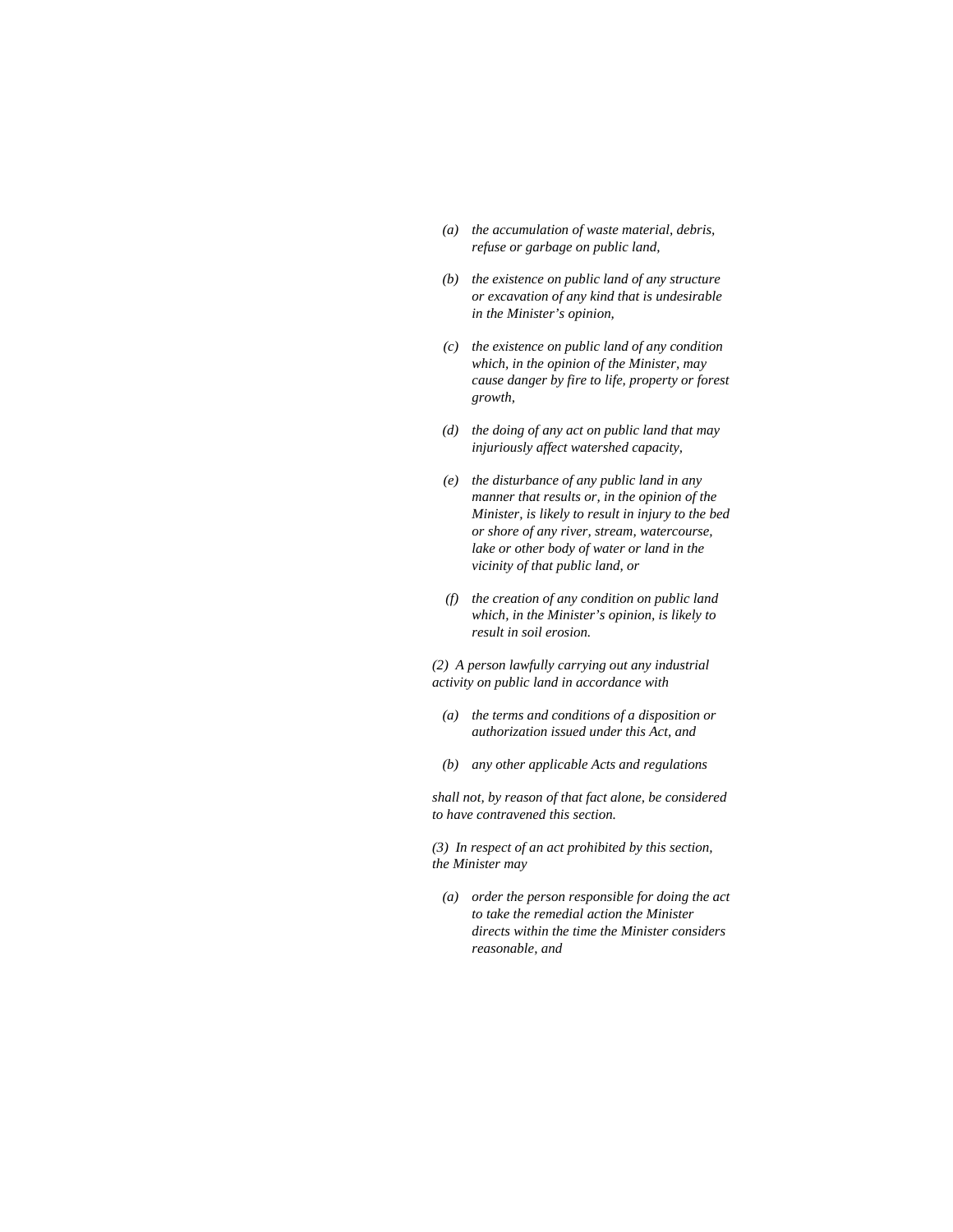*(b) if that person fails to comply with the order of the Minister, cause any remedial action to be taken that the Minister considers necessary and recover any costs so incurred as a debt owing to the Crown.* 

*(4) The Crown has, in addition to any cause of action under subsection (3), a right of action against the person to whom an order is given under this section for exemplary damages by reason of the doing of an act prohibited by subsection (1) or the failure to comply with the order or both.* 

(18) New heading to reflect addition of section 59.1.

(19) Section 55 presently reads:

*55 A person who is unlawfully occupying public land and fails to comply with an order by the Minister requiring the person to vacate the land forthwith after its service on the person is guilty of an offence.* 

## (20) Section 56 presently reads:

- *56 A person who* 
	- *(a) removes any property belonging to the Government from public land without authority,*
	- *(b) without lawful authority destroys, defaces or removes a notice posted under the authority of the Act, or*
	- *(c) contravenes section 53 or 54,*

*is guilty of an offence.* 

(21) Section 59 presently reads: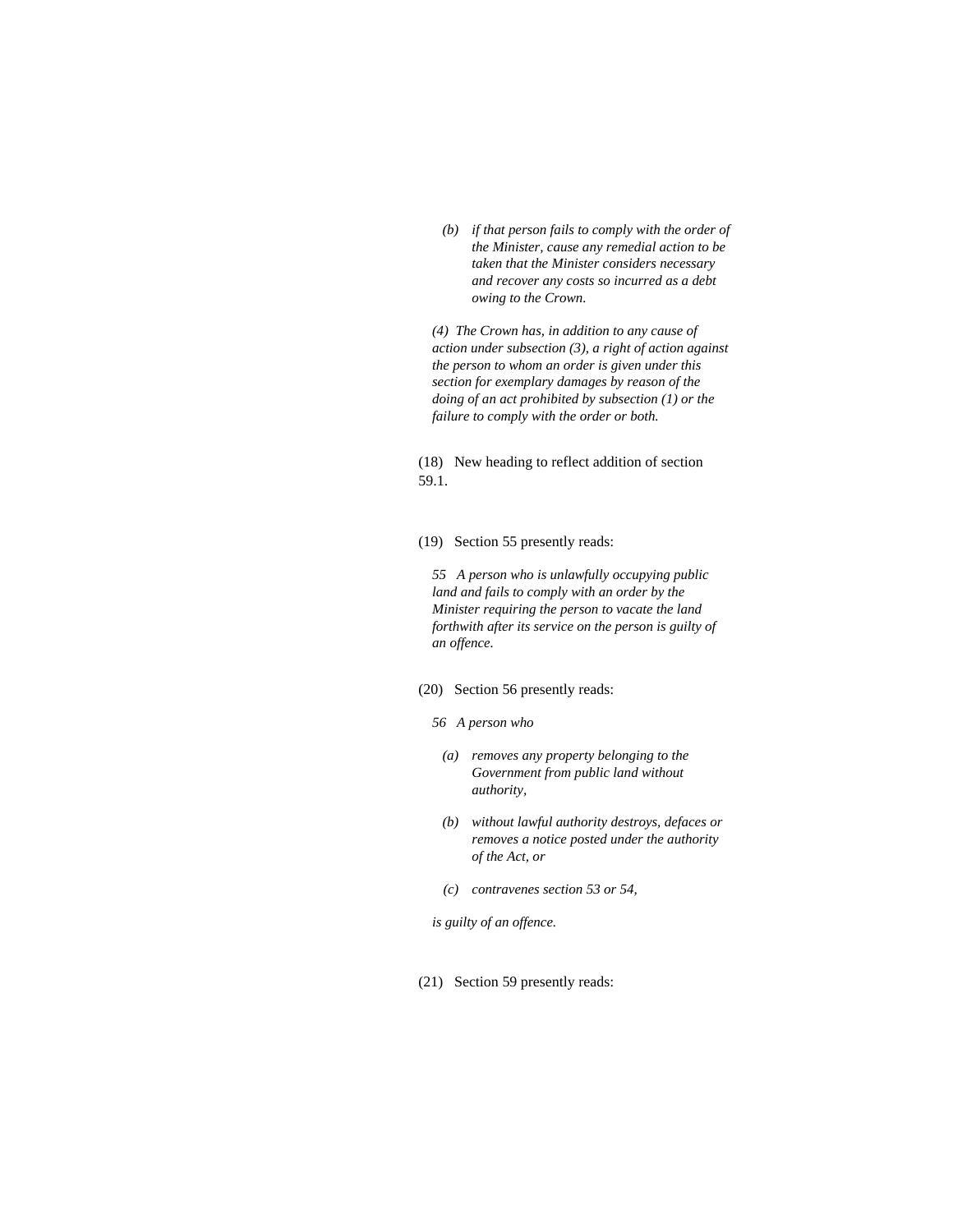*59 Every person who is guilty of an offence under this Act or the regulations for which no penalty is provided is liable to a fine not exceeding \$1000 and in default of payment to imprisonment for a term not exceeding 90 days.* 

(22) Minister may issue enforcement order.

(23) Access to agricultural disposition land for recreational purposes.

(24) Section 63(d) presently reads:

*63 A holder of a disposition shall with respect to the land contained in the holder's disposition* 

- *(d) use the land in a proper and husbandlike manner.*
- (25) Section 81 presently reads in part:

*81(1) The Minister may cancel a lease if the Minister is satisfied that* 

 *(a) the leased land is not being used for the purpose for which it is leased,* 

*(2) Except as otherwise provided in the regulations, when the Minister cancels a lease pursuant to subsection (1), all payments made to the Crown in connection with it are forfeited and the lessee is not entitled to any compensation for any work performed on the leased land or for any expenditure made by the lessee in respect of or incidental to the lessee's use of it.* 

*(3) When a lease is cancelled, any unpaid rent may be recovered as a debt owing to the Crown.*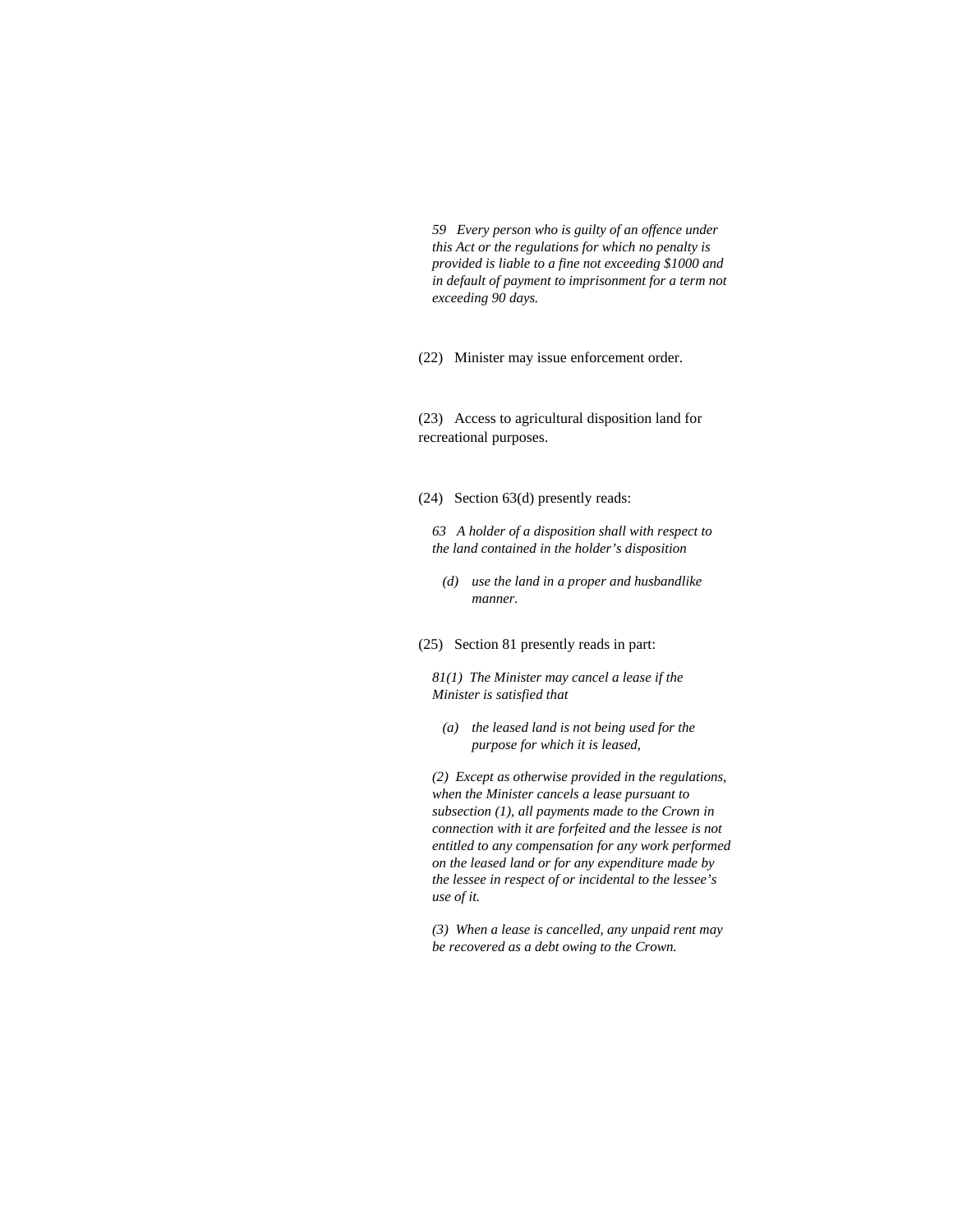#### (26) Section 108 presently reads in part:

*108 The Lieutenant Governor in Council may make regulations* 

- *(a) governing applications for grazing leases and the eligibility of applicants for grazing leases;*
- *(c) prescribing the rights and obligations of grazing lessees in relation to the use and occupation of the land held by them under grazing leases;*
- *(d) authorizing the Minister to prescribe additional rent payable by grazing lessees in respect of cultivated land contained in their grazing leases;*
- *(f) varying, making inapplicable, or authorizing the waiver of compliance with, any of the provisions of Part 2;*
- *(h) providing, as to any provision in the regulations, that its contravention constitutes an offence;*
- (27) Section 114(3)(e) presently reads:

*(3) The Minister may refuse to register an assignment unless* 

 *(e) the prescribed fee is paid.* 

(28) Assignment charges for grazing lease or grazing licence.

# **Consequential Amendments, Repeals and Coming into Force**

**4**(1) Amends unproclaimed chapter 4 of the Statutes of Alberta, 2002.